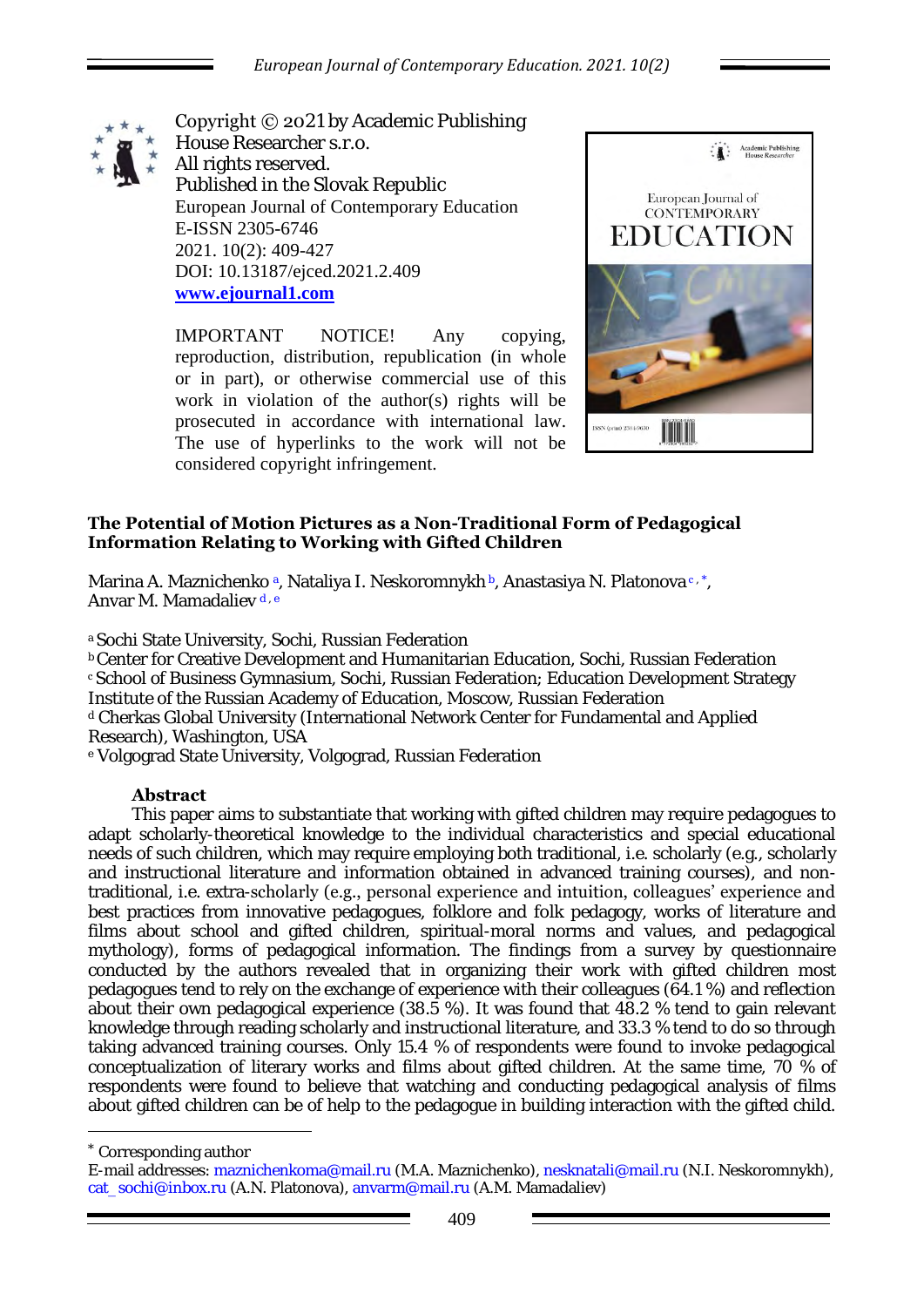The paper explores the potential of motion pictures as a non-traditional form of pedagogical information relating to working with gifted children, which implies the possibility of invoking scholarly conceptualization of films with the aim of resolving the kind of objectives for working with gifted children for which there have yet to be produced scientifically rational pedagogical solutions and which require invoking pedagogical knowledge that content-wise is not scientifically conceptual and form-wise is not present in scholarly texts but is capable of functioning as a possible solution to achieve them. The work highlights the following key objectives: adjusting one's professional position in working with gifted children; adapting scholarly-theoretical knowledge on pedagogy and psychology to the individual characteristics of and the specific conditions of teaching and educating gifted children; making moral assessments of one's pedagogical actions in respect of gifted children; seeking to overcome difficulties in understanding and conceptualizing scholarlytheoretical knowledge; seeking to resolve various psychological issues (e.g., fears and anxiety, emotional exhaustion and frustration, psychological trauma, and animus toward a particular gifted child); seeking to resolve difficulties in engaging in reflection about one's pedagogical actions. The authors employed problem analysis and expert assessment to select 12 domestic and foreign motion pictures that address relevant issues in working with gifted children and look at problems and difficulties that gifted children may experience. Only less than a third of the respondents were found to be familiar with these movies (2.6 to 35.9 %). The exception is the film 'Scarecrow'. This may be associated with the fact that the launch of this movie was a significant event for the majority of Russians. The rest of the films, both Russian and foreign, which focus on equally important issues in working with gifted children, were found to have been overlooked by the participating pedagogues (e.g., 'The Jester', 'Schedule for the Day After Tomorrow', 'When I Will Become a Giant' (Russia), 'Gifted', 'Little Man Tate' (USA), 'Billy Elliot' (UK), 'Vitus' (Switzerland), 'The Little Prince' (France and Italy), and 'Little Stars on Earth' (India)). The findings suggest the need to engage future and practicing teachers in purposeful work involving the scholarlypedagogical conceptualization of motion pictures and works of literature about gifted children and their problems in school and the mastering of relevant techniques for employing the results of such conceptualization in working with gifted children. The paper highlights the following key aspects of organizing this kind of work: criteria for selecting movies, methods for individual analysis of movies, organization of group discussions, and creation of collections of films focusing on various issues in working with gifted children. The insights from the research reported in this paper can be used by higher education institutions focused on the training of future pedagogues, curriculum developers in institutions of general learning and supplementary learning for children, and pedagogues working with gifted children.

**Keywords:** gifted children, working with gifted children, non-traditional forms of pedagogical information, motion pictures about school and gifted children, potential of motion pictures as a source of pedagogical information relating to working with gifted children.

## **1. Introduction**

Issues related to organizing work with gifted children and preparing pedagogues for this kind of activity have been investigated in numerous research studies, both domestic and foreign. Prior related research has explored a number of topics, including: gaining insight into the essence of giftedness (Shadrikov, 2019) and attempting to define it (Smedsrud, 2020); differentiating between gifted children (a focus on the sciences) and talented children (a focus on sports, the arts, crafts, and entrepreneurship) (Sharp, Clemmer, 2015); describing the various types of giftedness (e.g., mathematical, information technology, linguistic, technical, artistic (e.g., being gifted in fine arts, music, or acting), entrepreneurial, sporting, social, leadership, emotional, and moral) and discussing various methodologies for assessing them (Heyd-Metzuyanim, Hess-Green, 2020; Kuular et al, 2003); developing special models for teaching gifted children with a focus on the development of their advanced capabilities (e.g., enriching the content of education factoring in a child's advanced capabilities and interests (Renzulli, Reis, 2012); employing accelerated learning (VanTassel-Baska, Little, 2011); employing differentiated learning (e.g., having a child attend special classes or groups; developing special standards, designing individual learning routes, and putting together special educational programs for gifted and talented children (Bulut et al., 2020)); developing integrated curricula based on continuous formative assessment (Kahveci, Atalay, 2015); employing autonomous learning (Betts, Knapp, 1981)).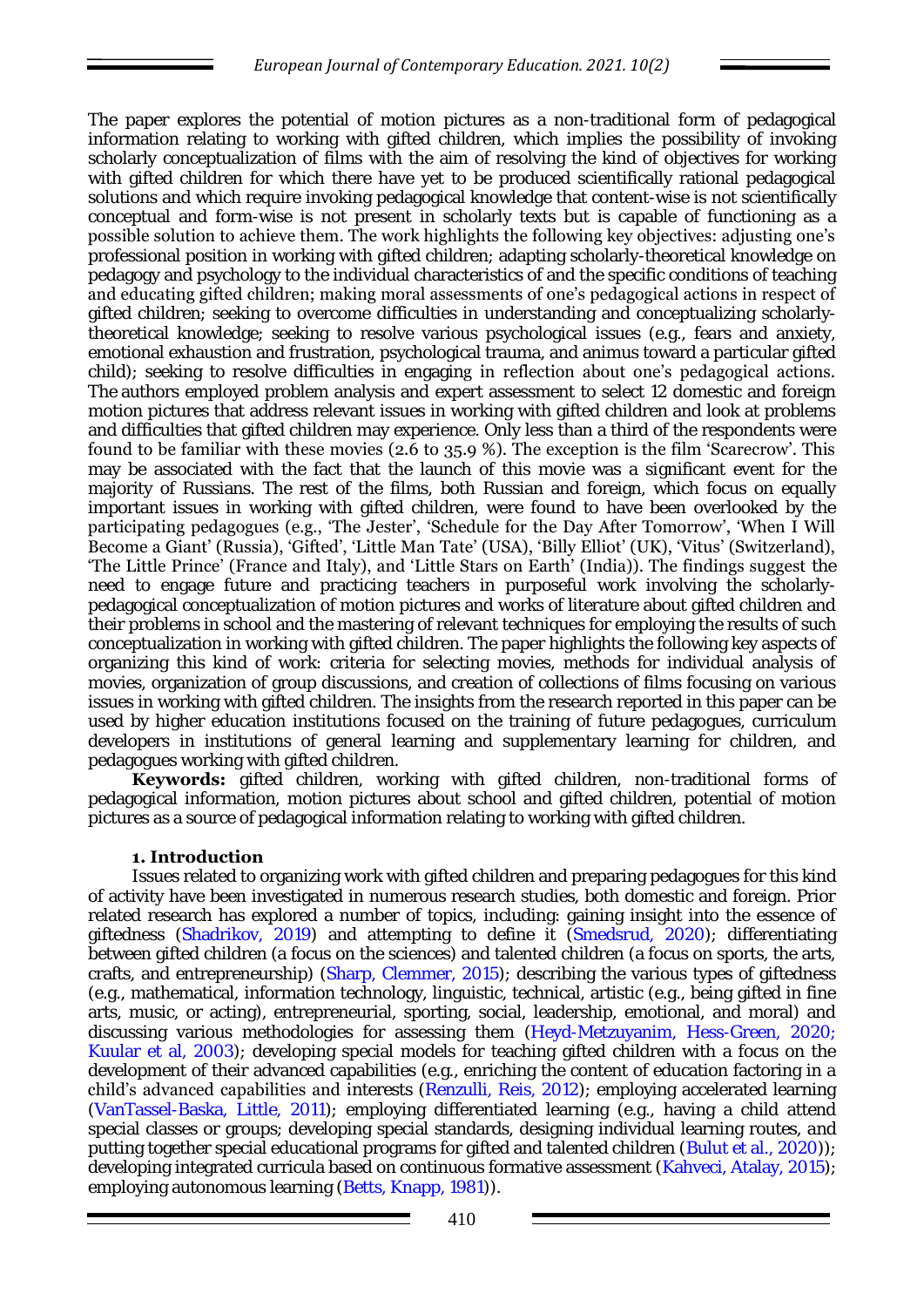From the standpoint of humanistic psychology, while giftedness is a gift, it may come with a number of challenges, issues, and difficulties for gifted children. As aptly put by scholar O.A. Bystritsky, "the higher the level of a gifted child's achievement, the wider and deeper is the range of their emotions, the heavier is the burden of issues that they are liable to carry, and the harder it is for them to live a happy childhood without incurring psychological damage" (Bystritskii, 2007: 18). In this regard, what has become lately a topic of relevance for research is problems and challenges faced by gifted children in areas such as building relationships with their classmates, teachers, and parents and dealing with their academic and personal failures, increased anxiety, an inadequate self-concept, emotional and behavioral disorders, etc. (Casino-García et al., 2021; Dullaghan, 2012).

In psychology, they have explored pedagogues' perception of gifted children and teachers' notions about interaction with such children and about their education, identified metaphors and stereotypes (including gender ones) that can facilitate or hinder the building of productive interaction (Akgül, 2021; Matheis et al., 2020; Weyns et al., 2021), and discussed the lack of pedagogues capable of working with gifted children (Barrera-Algarín et al., 2021). Pedagogical research has provided insight into the training of future and practicing pedagogues for working with gifted children (e.g., advanced training courses and instructional seminars on working with gifted children).

However, in practice, teachers working with such children tend to be faced with issues resolving which may require something more than traditional (scholarly) knowledge acquired in advanced training courses or via reading scholarly and instructional literature. Such issues may deal with teachers' axiological self-determination, understanding of the individual characteristics and special needs of gifted children, forecasting of their behavior, building of pedagogical interaction, resolving of nonstandard situations, and searching for novel pedagogical means, i.e. ones that have yet to be described in pedagogical science.

A possible way to resolve such issues is scholarly conceptualization of motion pictures whose protagonists are children with manifestations of giftedness, their pedagogues, and their parents. In pedagogy, a sizable amount of research has been carried out into teachers' artistic-figurative cognition of pedagogical reality (Robotova, 1996; Ovchenkova, 2006) and the use of fictionalized publicistic writing in the training of pedagogues (Kamysheva, 2003).

However, motion pictures have yet to be explored as a means of resolving the issues and difficulties faced by pedagogues in working with gifted children and expanding their notions about gifted children and working with them. It remains unclear whether or not teachers use motion pictures with the aim of engaging in reflection about and enhancing their work with gifted children, what films can be used for that purpose, based on which criteria such films are to be selected, and how they can be used in teaching. To determine this, the authors conducted a study aimed at analyzing teachers' practice of working with gifted children, determining the potential of scholarly conceptualization of movies about school in resolving issues that may arise in teaching gifted children, and gaining an insight into the conditions required for realizing this potential.

The study's hypothesis is as follows: pedagogues working with gifted children invoke both traditional (scholarly) and non-traditional (extra-scholarly) forms of pedagogical information (e.g., personal life and work experience, colleagues' experience, and works of literature and films). When selected the right way and subjected to scholarly conceptualization, motion pictures can help pedagogues resolve productively the kind of objectives for working with gifted children for which no scientifically rational pedagogical solutions are available at the time.

## **2. Discussion**

Contemporary psychological and pedagogical research conducted within the framework of the humanistic paradigm has documented a number of attempts to invoke scholarly conceptualization of extra-scholarly forms of cognition of pedagogical reality and investigation of their heuristic potential and their potential for helping resolve relevant pedagogical objectives, including those for working with gifted children.

An insight into the cognitive-heuristic potential of artistic-figurative cognition of pedagogical reality by means of works of literature has been provided by A.S. Robotova, who introduced the term 'non-traditional pedagogical knowledge', with literary-pedagogical knowledge regarded as one of its types. The scholar sees the pedagogical value of such knowledge, above all, in their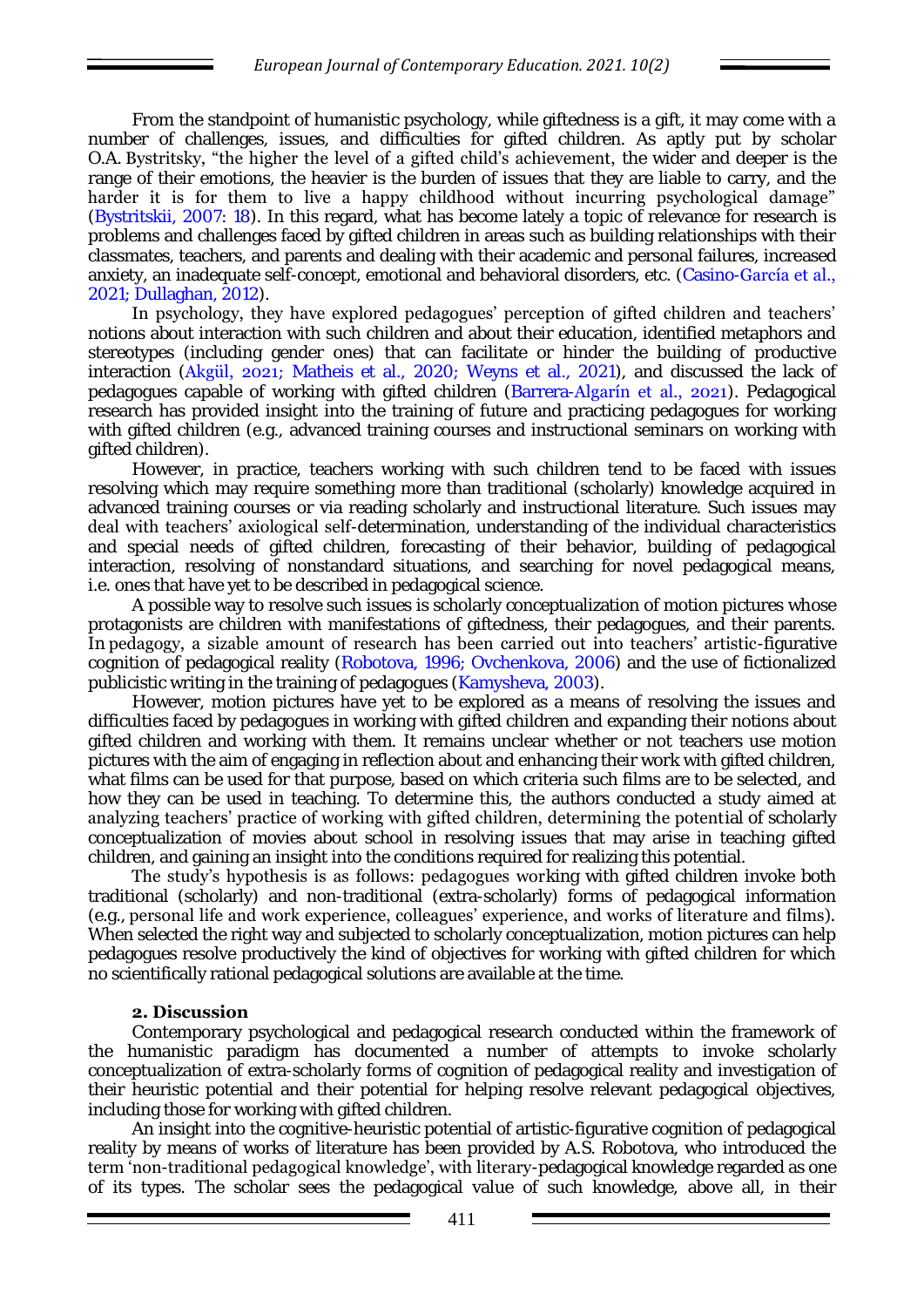humanitarian nature, which urges the pedagogue to embrace the humanistic values of education. A.S. Robotova provides an insight into the cognitive-pedagogical functions of works of literature and the mechanics of artistic description of pedagogical activity, substantiates the ontopedagogical significance of the artistic portrayal of childhood in works of literature, and discusses the potential behind and some of the techniques for integrating artistic-figurative pedagogical knowledge into the teaching of pedagogy in higher education institutions (Robotova, 1996).

O.Yu. Ovchenkova views artistic-figurative cognition of pedagogical phenomena as a means of shaping a future teacher's pedagogical stance (Ovchenkova, 2006).

It is to be noted that some of the major pedagogical ideas from the golden pool of pedagogical concepts have been communicated in literary-artistic form specifically (e.g., 'Emile, or on Education' by J.-J. Rousseau, 'How Gertrude Teaches Her Children' by J.H. Pestalozzi, and 'The Pedagogical Poem' and 'Flags on the Battlements' by A.S. Makarenko).

The mechanics of pedagogical publicistic writing as a form of artistic-figurative reflection of pedagogical reality and its role in educational practice, pedagogical science, and the training of future pedagogues have been investigated by L.P. Kachalova, who explores the potential of pedagogical publicistic writing as an additional source of pedagogical information on the use of the holographic method with the aim of developing in future pedagogues multidimensional images of pedagogical reality (Kachalova, 1999), T.A. Sutyrina, who examines the origins, essence, mission, and functions of pedagogical publicistic writing in education (Sutyrina, 2006), and E.Yu. Kamysheva, who makes a case for the use of pedagogical publicistic writing as a means of fostering in future pedagogues an interest in the teaching profession (Kamysheva, 2003).

E.A. Klimov has suggested the idea that a number of contemporary psychological theories have their origins in folklore and popular thought from the distant past and have found reflection in proverbs and sayings, in people's everyday language, in public consciousness, and in religious texts (Klimov, 2006). Indeed, in proverbs, sayings, and other forms of folklore (e.g., jokes) a teacher can discover psychological and pedagogical ideas that can be important for understanding gifted children better and providing them with appropriate psychological-pedagogical support, and in folklore such ideas tend to be expressed in a more comprehensible, emotional, and figurative form than in scholarly sources.

O.K. Pozdnyakova, in substantiating the importance of enhancing the moral consciousness of teachers in the current climate of education having a market orientation, stresses the significant role of spiritual-moral cognition of pedagogical reality and the importance of the use by pedagogues, in this regard, of sources such as focusing on morality and spiritual-moral values, treating their pedagogical duty as the requirement to "teach everybody everything – without any exceptions", building an experience of spiritual-moral relations with students, and employing spiritual practices (Pozdnyakova, 2006).

T.N. Shurukhina has made a case for using myth as a special form of spiritual exploration of pedagogical reality. The scholar is of the view that myths contain hidden socio-cultural meanings that are crucial to understanding and explaining a number of humanitarian, including pedagogical, phenomena (Shurukhina, 2012). M.M. Elfimova has discussed the potential of teacher training by way of myth-based communication (Elfimova, 2011).

D.A. Belukhin has put forth the idea of fostering in teachers a humanistic attitude toward their students based on integrating the Christian principle 'Love your neighbor as yourself' and the tenets of humanistic psychology and person-oriented pedagogy (Belukhin, 2006).

There is high potential for resolving pedagogues' problems and difficulties in working with gifted children, expanding pedagogues' notions about gifted children and their problems, and helping pedagogues conduct psychological-pedagogical work with them in motion pictures and documentaries about school and about gifted children. At present, psychology and pedagogy are witnessing the development of the following areas for the use of cinema in education, including the education of gifted children:

– as a means of teaching and educating children and youth (Zhmyrova, Monastyrskii, 2012). In this respect, there has lately been an increased focus on the development of the theory and practice of media-education (Plotnikova, 2019). It has been suggested to employ in the teaching and education of gifted children both films created by professional directors and movies created by gifted children (Dzhafarova, Mikhailova, 2017);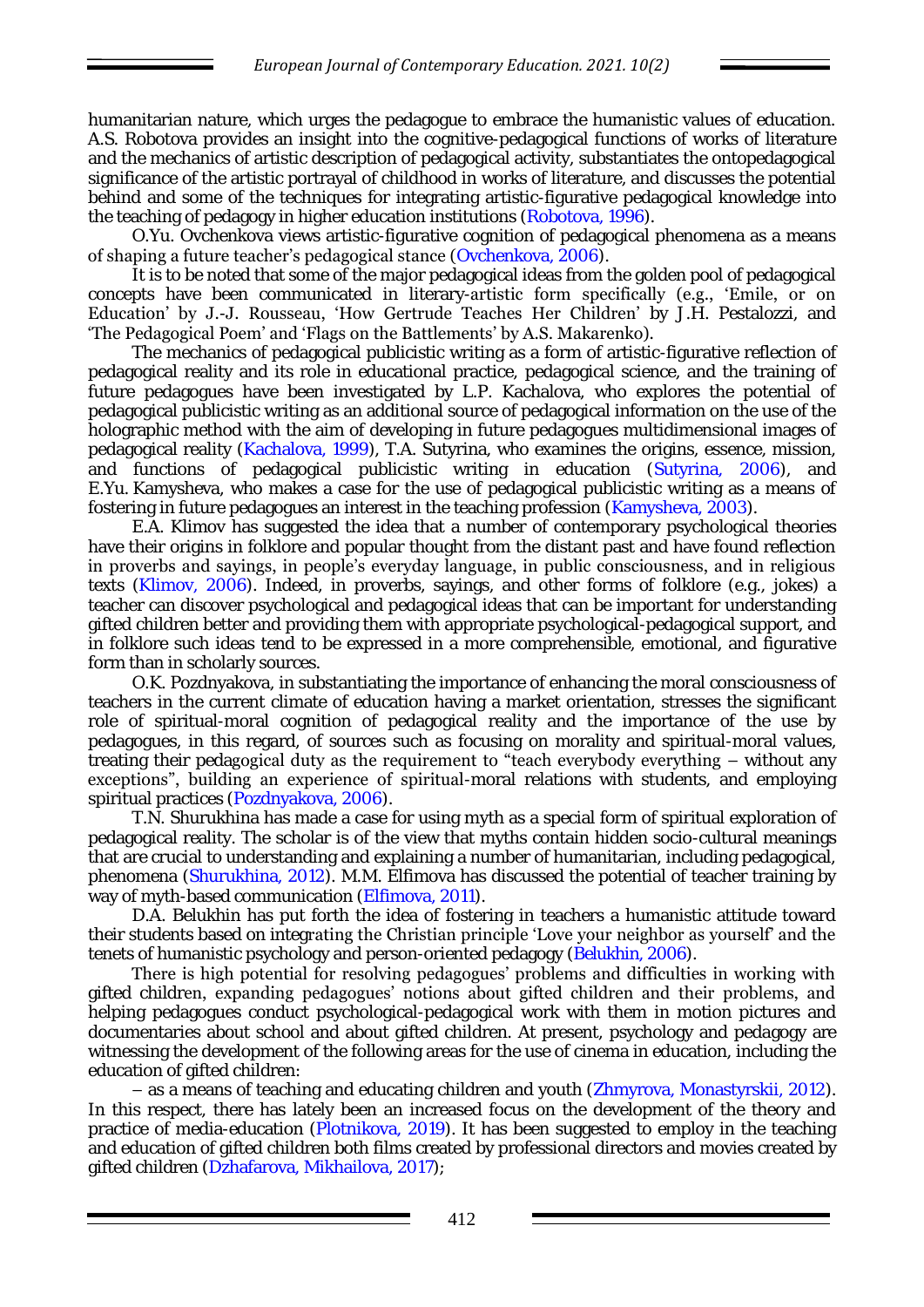– as a means of psychocorrective work with students: providing them with psychological assistance in self-cognition and self-development, tapping their inner reserves and potential, actualizing and living their passions, and developing the ability to reflect about what they do. To help achieve these objectives, there have been developed methods of cinema therapy (as a means of psychological rehabilitation and correction) (Berezin, 2003), cinema-based training (as a way to develop relevant personal qualities) (Trus', 2011), and ontopsychological cinelogy (as a tool for psychological and sociological analysis) (Menegetti, 2001); there has been conducted some research examining adolescents' perception of particular motion pictures (e.g., 'Scarecrow') (Sobkin, Markina, 2010) and have been proposed methodologies for cinema therapy and cinemabased training for students with disability, drug addiction, stuttering, and other issues;

– as a way to illustrate to students who are future pedagogues theoretical knowledge on pedagogy and psychology and identifying and exploring interdisciplinary links (Kon'kina, Shavrygina, 2017);

– as a means of psychological assistance for practicing pedagogues. Specifically, O.A. Bystritsky views cinema therapy as an effective means of enhancing the psychological competence of pedagogues working with gifted children. An insight has been provided into the potential of cinema therapy as a way to develop in one the ability to analyze the logic behind students' actions, see their hidden motivations, and explain their behavior based on their characteristics as opposed to one's own projections, train one's intellectual and observation skills, expand the repertoire of behavioral stereotypes known to one, develop the personal qualities that are crucial for working with gifted children, and develop one's command of relevant social and cultural standards and moral norms (Bystritskii, 2007);

– as a means of instructional assistance for pedagogues working in a climate of inclusive education. Specifically, scholars O.N. Ertanova and N.N. Mikhaylova have discussed film libraries as an additional instructional resource for teachers involved in inclusive education (Ertanova, Mikhailova, 2011).

The use of motion pictures as a non-traditional form of pedagogical information relating to working with gifted children has been limited in the literature to cinema-based training aimed at enhancing the psychological competence of teachers (Bystritskii, 2007). However, there is a growing realization that the potential of motion pictures as a source of pedagogical information relating to working with gifted children is much wider.

There have been a number of films that are entirely focused on school and teaching, including: 'Road to Life' (directed by N. Ekk, 1931), 'Spring on Zarechnaya Street' (F. Mironer and M. Khutsiev, 1956), 'The Republic of ShKID' (G. Poloka, 1966), 'We'll Live Till Monday' (S. Rostotsky, 1968), 'Big School-Break' (A. Korenev, 1973), 'Scarecrow' (R. Bykov, 1983), 'Dear Yelena Sergeyevna' (E. Ryazanov, 1988), 'Dead Poets Society' (P. Weir, 1989), 'Renaissance Man' (P. Marshall, 1994), 'The Chorus' (C. Barratier, 2004), 'Freedom Writers' (R. LaGravenese, 2007), 'Little Stars on Earth' (A. Khan, 2007), 'Front of the Class' (P. Werner, 2008). 'The Class' (L. Cantet, 2008), 'The Wave' (D. Gansel, 2008), 'School' (V. Gai Germanika, 2010), 'The Geographer Drank His Globe Away' (A. Veledinsky, 2013), 'Corrections Class' (I. Tverdovskiy, 2014), 'The Teacher' (A. Petrukhin, 2015). 'Gifted' (M. Webb, 2017), 'Night School' (M.D. Lee, 2018), and 'Detachment' (T. Kaye, 2011).

Cinema has portrayed both positive (e.g., Nestor Petrovich in 'Big School-Break', who manages to make good use of humanistic methods in dealing with a problematic class, and Brad in 'Front of the Class', who manages to become an award-winning teacher despite having Tourette syndrome) and negative (e.g., Dr Bykov in 'Interns', who is a sarcastic and cynical mentor of medical interns, former mafia soldier Foma in 'P. E. Teacher', who becomes a physical education teacher accidentally, and school superintendent Frank in 'Bad Education', who embezzles large sums of money) images of a teacher. There have also been some controversial characters, which are worthy of separate discussion (e.g., Yelena Sergeyevna in 'Dear Yelena Sergeyevna' and Alla Nikolayevna in 'The Teacher').

Movies can bring up and even anticipate various topical pedagogical issues (e.g., the issue of bullying a student being raised in 'Scarecrow').

Films can help a teacher understand the characteristics of a gifted child better and develop an individual style of interaction with them. For instance, an insight into the life of gifted students with dyslexia and the special nature of interacting with them is provided in 'Night School' and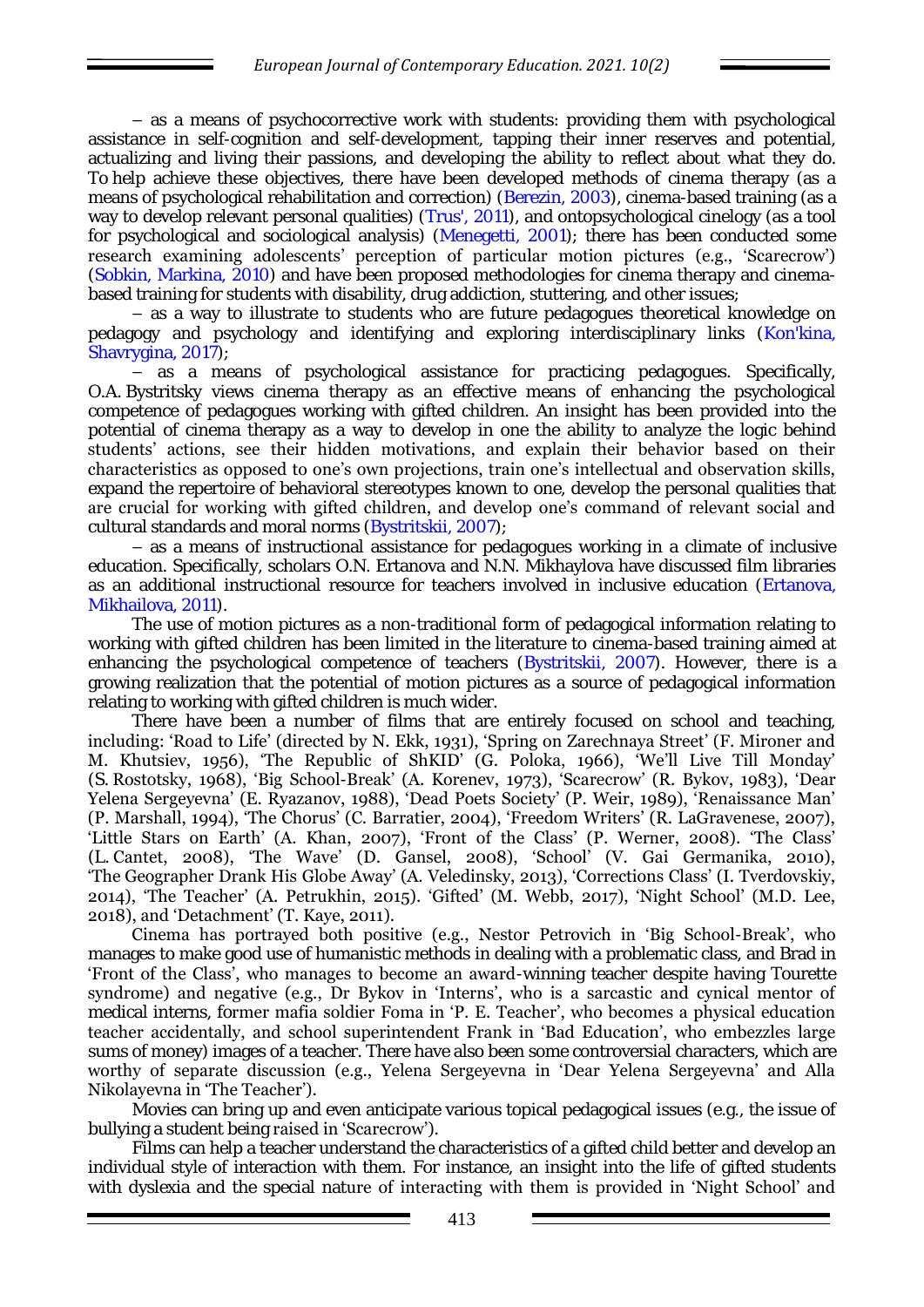'Little Stars on Earth'. The special nature of the behavior and education of gifted children with autistic disorders is illustrated in 'Rain Man', 'My Name Is Khan', 'Adam', 'Temple Grandin', 'Nell', 'House of Cards', 'Life, Animated', and 'Infinitely Polar Bear'. An insight into issues related to the socialization of gifted children is offered in 'Gifted' and 'The Professor and the Madman'.

The scholarly-pedagogical conceptualization of motion pictures helps resolve the kind of relevant pedagogical objectives for working with gifted children that it is not always possible to do using traditional forms of pedagogical information, which include the following:

– adjusting one's professional position and embracing the humanistic norms and values of working with gifted children;

– overcoming difficulties in understanding and conceptualizing psychological theories of giftedness and scholarly-pedagogical knowledge about working with gifted children;

– conceptualizing and applying practically in working with gifted children various scholarlypedagogical ideas that are difficult to understand;

– adapting scholarly-theoretical knowledge on pedagogy and psychology to the individual characteristics of and the specific conditions of teaching and educating gifted children;

– making moral assessments of one's pedagogical actions in respect of gifted children;

– resolving various psychological issues (e.g., fears and anxiety, emotional exhaustion and frustration, psychological trauma, animus toward a particular gifted child, etc.);

– engaging in reflection about one's pedagogical actions by way of comparison with the experience of the movies' protagonists;

– engaging in reflection about the subjective reasons behind difficulties experienced in working with gifted children;

– resolving contradictions in working with gifted children (e.g., contradictions between the need to stimulate them to strive for high achievement and develop moral qualities in them and the assessment of gifted children from the standpoint of the realization by them of their advanced capabilities and from that of their relationships with their peers, teachers, and parents);

– trying to come up with novel ways to pedagogically influence and interact with gifted children and provide them with psychological-pedagogical support;

– developing a full picture of the pedagogical reality of working with gifted children, which will integrate the theoretical, sensuous (empirical), and moral aspects of one's understanding thereof.

The purpose of this study was to determine how much pedagogues use the potential of motion pictures in working with gifted children and to provide recommendations as to how it could be used more extensively and productively.

## **3. Materials and methods**

In conducting the research reported in this paper, the authors employed the following methods:

– comparative analysis and summarization of domestic and foreign research;

– anonymous survey of pedagogues by way of a special Google Forms questionnaire (a survey of 46 pedagogues from various regions of the Russian Federation);

*–* statistical analysis of the empirical data using a one-proportion Z-test to compare (1) the share of pedagogues regarding as important the resolving of particular objectives in working with gifted children and the share of pedagogues who have resolved such objectives as part of their own activity; (2) the share of respondents familiar with motion pictures about gifted children and the share of respondents deeming that the pedagogical conceptualization of such films can help them in resolving difficulties in working with gifted children;

– problem-pedagogical analysis of films about school and gifted children;

– analysis of essays written by beginner primary school teachers after watching motion pictures about school. The teachers were asked to pick and watch a movie about school of their choice and then provide a pedagogical analysis thereof. They were asked to list in the analysis the pedagogical issues brought up in the movie and discuss the linkage between those issues and their own pedagogical activity.

The respondent sample was comprised of all categories of pedagogues working with gifted children (Table 1).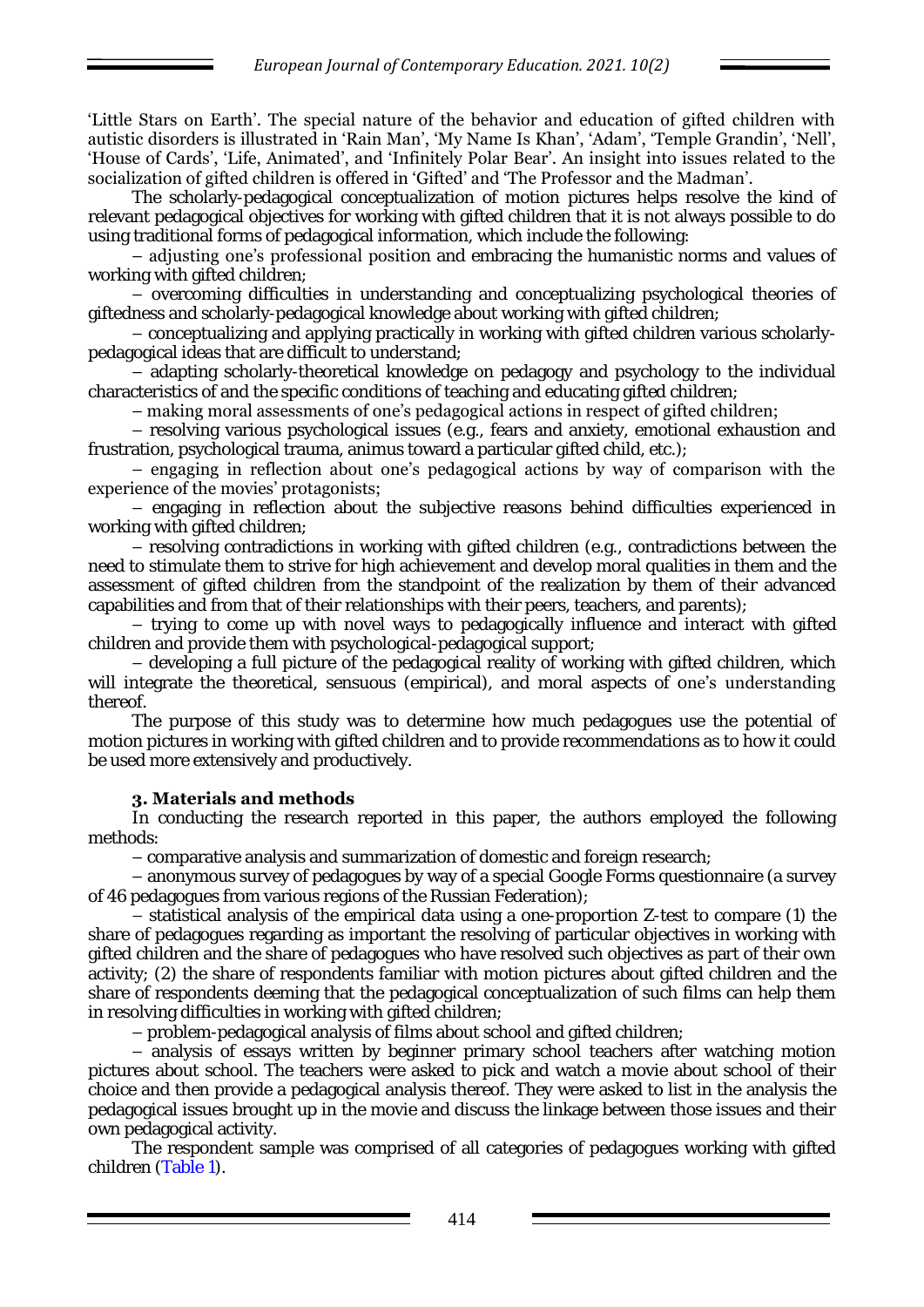| <b>Respondent</b><br>age, years old | Share, % | Length of<br>pedagogical<br>service, years | Share, % | Post                                    | Share,<br>% |
|-------------------------------------|----------|--------------------------------------------|----------|-----------------------------------------|-------------|
| 20 to 30                            | 5        | 1 to 3                                     | 7.3      | subject teacher                         | 26.8        |
| 30 to 40                            | 12.5     | 4 to 10                                    | 7.3      | primary school<br>teacher               | 7.3         |
| 40 to 50                            | 45       | 10 to 20                                   | 24.4     | supplementary<br>education<br>pedagogue | 19.5        |
| older than 50                       | 37.5     | over 20 years                              | 61       | educational<br>psychologist             | 2.4         |

Table 1. Share of pedagogues working with gifted children in the sample

At the time the survey was conducted, 39 % of the respondents also performed the duties of a homeroom teacher, and 2.4 % performed administrative duties (e.g., a deputy head teacher).

The respondents represented several types of educational institution: secondary schools (57.5 %), gymnasia and lyceums (15 %), and institutions of supplementary learning for children (25 %).

The sample was composed of pedagogues with varying levels of education: higher education (82.9 %), vocational education (12.2 %), and doctorate degree (4.9 %).

Almost all of the respondents had worked with gifted children, with 82.9 % responding to the question in the affirmative and 12.2 % having difficulty responding to it, which may be due to being unable to actually identify gifted children.

## **4. Results**

The majority of pedagogues (70.7 %) view a gifted child as someone who is considerably ahead of their peers in the development of particular abilities (e.g., for creativity, sports, intellectual pursuits, crafts, and social activity), 14.6 % – as an out-of-the-box thinker, 7.3 % – as someone whose level of creative ability is much higher than that of their peers, and 4.9  $%$  as someone whose intellectual level is much higher than that of their peers. One of the pedagogues  $(2.4 \%)$  provided a definition of their own – "a child who is into a particular hobby or activity, with that being something that thrills them". Thus, the majority of pedagogues associate children's giftedness with a particular type of activity, which it is manifested in, as opposed to general preconditions (e.g., intellect and creativity).

The overwhelming majority of pedagogues (95.1 %) were found to be convinced that it will help to identify and support gifted children in school.

Note that 63.4 % of respondents said that the process of identifying and supporting gifted children should involve various specialists, including subject teachers, supplementary education pedagogues, homeroom teachers, educational psychologists, and social pedagogues; 24.4 % said this is the job of a psychologist (which may be due to manifestations of giftedness in children tending to be assessed using standardized psychodiagnostic methodologies); 12.2 % said this is the job of a social pedagogue.

More than half of respondents (61 %) were found to view as a key objective for working with gifted children the development of their advanced capabilities; 56.1 % noted the importance of assisting gifted children with building and enacting scenarios for actualizing their abilities in various areas of life; 41.5 % stressed the need to provide them with assistance in professional and life self-development; 29.3 % spoke of the need to assist them with resolving issues in communication and socialization; 24.4 % voiced the need to assist them with resolving issues in school and social adaptation; 14.6 % said it is relevant to focus on their intellectual development.

A similar distribution was obtained with the respondents' answers with regard to which objectives they have resolved as part of their own work with gifted children (Table 2). The assessment of the significance of differences using the one-proportion Z-test statistical method revealed that on all objectives except 'Assistance with resolving issues related to school and social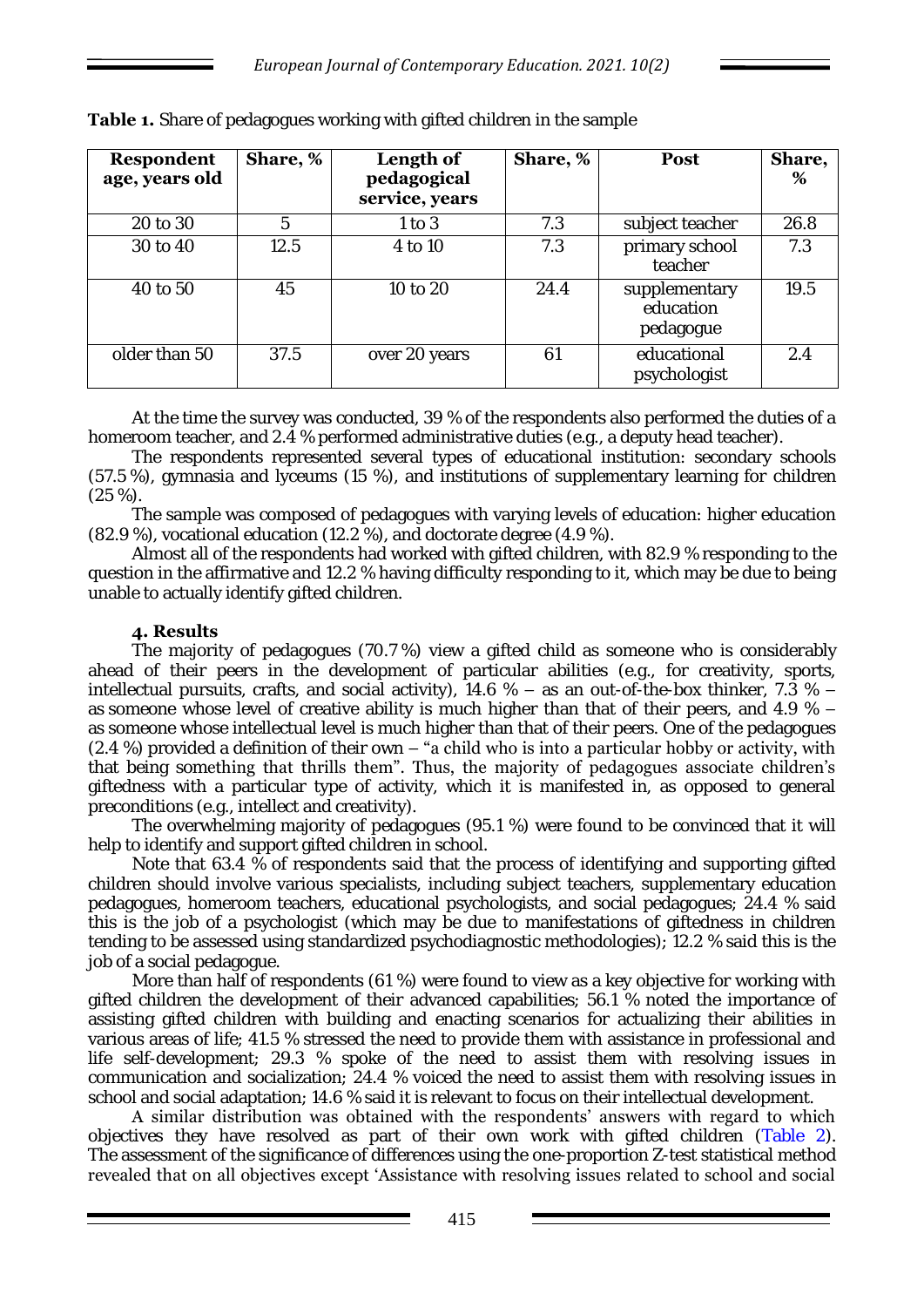adaptation' the differences were not significant. This is testimony that assisting gifted children with resolving issues related to school and social adaptation remains a tall order for many pedagogues, despite the fact that most of them are aware of the significance of resolving this objective.

Table 2. Pedagogues' understanding of key objectives for working with gifted children and practice of resolving them

| <b>Objectives for</b><br>working with<br>gifted children                                                                | Understandin<br>g of the<br>importance of<br>resolving the<br>objective, % | <b>Resolving</b><br>the<br>objective<br>in<br>teaching,<br>$\%$ | z-value | <i>p</i> -value | <b>Significance of</b><br>differences at<br>desired<br>significance<br>$level = 0.05$ |
|-------------------------------------------------------------------------------------------------------------------------|----------------------------------------------------------------------------|-----------------------------------------------------------------|---------|-----------------|---------------------------------------------------------------------------------------|
| Development of<br>one's advanced<br>capabilities and<br>encouragement of<br>manifestations of<br>one's giftedness       | 61                                                                         | 68.4                                                            | 1       | 0.3035          | not significant                                                                       |
| Assistance with<br>building and<br>enacting scenarios<br>for actualizing<br>one's abilities in<br>various areas of life | 56.1                                                                       | 42.1                                                            | 1.9     | 0.0557          | not significant                                                                       |
| Assistance with<br>establishing<br>communication<br>and interacting<br>with one's peers,<br>parents, and<br>teachers    | 29.3                                                                       | 21.1                                                            | 1.2     | 0.2217          | not significant                                                                       |
| Assistance with<br>resolving issues<br>related to school<br>and social<br>adaptation                                    | 24.4                                                                       | 10.5                                                            | 2.2     | 0.0282          | significant                                                                           |
| Engaging one in<br>the social life of the<br>class and various<br>educational<br>activities and<br>matters              | Variant not<br>included in the<br>list of answers                          | 26.3                                                            |         |                 |                                                                                       |
| Intellectual<br>development                                                                                             | 14.6                                                                       | Variant not<br>included in<br>the list of<br>answers            |         |                 |                                                                                       |
| Undecided                                                                                                               | Variant not<br>included in the<br>list of answers                          | 10.5                                                            |         |                 |                                                                                       |

As evidenced in Table 2, while most are aware of the importance of particular objectives for working with gifted children, not all pedagogues tackle them in their work, which suggests the need to provide pedagogues with appropriate instructional support for the purpose.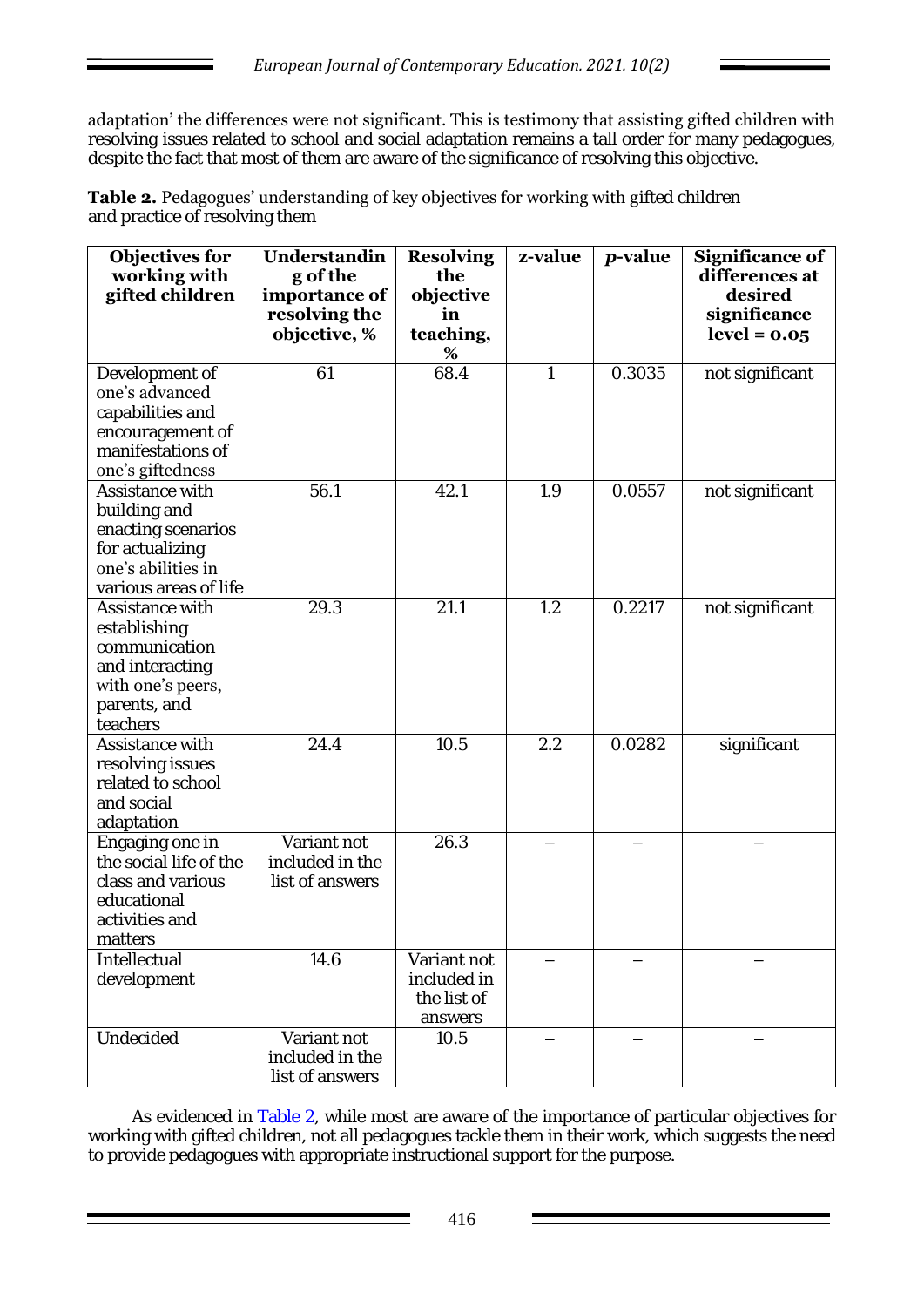Having difficulties in working with gifted children was admitted to by 71.1 % of respondents, with 5.3 % of these admitting to having them on a regular basis, and 65.8 % – on a once-in-a-while basis.

The authors compared the pedagogues' answers on difficulties they face in their work as a whole with those on difficulties they face in working with gifted children in particular: 69.6 % admitted to being aware of certain difficulties in their work; 21.7 % said they were not aware of any difficulties in their work; 8.7 % had difficulty answering the question. It appears that the shares of pedagogues experiencing difficulties in their work and in working with gifted children are about the same, i.e. working with gifted children is not perceived by them as more difficult.

For the most part, pedagogue difficulties in working with gifted children are associated with the understanding of individual characteristics and special educational needs of such children (42.4 %) and searching for novel ways to pedagogically influence and interact with them (36.4 %).

The authors compared the identified difficulties with those experienced by pedagogues in working with neurotypical children (Table 3).

| Working with gifted children                                                                                                                       |                               | Working with neurotypical children                                                                                                                                              |                               |  |  |
|----------------------------------------------------------------------------------------------------------------------------------------------------|-------------------------------|---------------------------------------------------------------------------------------------------------------------------------------------------------------------------------|-------------------------------|--|--|
| Area of difficulty                                                                                                                                 | <b>Share of</b><br>pedagogues | <b>Area of difficulty</b>                                                                                                                                                       | <b>Share of</b><br>pedagogues |  |  |
| Having an understanding of<br>one's individual<br>characteristics and special<br>educational needs                                                 | 42.4                          | Selecting and employing<br>methodologies for assessing<br>one's personal characteristics<br>and learning achievements;<br>processing and interpreting<br>the assessment results | 39.1                          |  |  |
| Looking for novel ways to<br>pedagogically influence and<br>interact with one                                                                      | 36.4                          | Designing and implementing<br>pedagogical innovations                                                                                                                           | 21.7                          |  |  |
| Building pedagogical<br>interaction with one's parents                                                                                             | 24.2                          | Building a relationship with<br>one's parents                                                                                                                                   | 26.1                          |  |  |
| Designing and organizing<br>group interaction between<br>one and one's peers                                                                       | 21.2                          | Planning out pedagogical<br>communication; presenting it<br>in the form of a system of<br>objectives                                                                            | 26.1                          |  |  |
| Selecting learning materials<br>that may be of interest to one                                                                                     | 18.2                          | Developing educational<br>programs and instructional<br>materials                                                                                                               | 43.5                          |  |  |
| Adapting teaching<br>methodologies and methods,<br>the content of education, and<br>educational standards to<br>one's special educational<br>needs | 18.2                          | Selecting relevant methods of<br>teaching and educating one<br>factoring in one's individual<br>characteristics                                                                 | 30.4                          |  |  |
| Building interaction with one                                                                                                                      | 15.2                          | Planning out pedagogical<br>communication; presenting it<br>in the form of a system of<br>objectives                                                                            | 26.1                          |  |  |
| Forecasting one's behavior                                                                                                                         | 15.2                          | Identifying the motives<br>behind one's actions                                                                                                                                 | 30.4                          |  |  |
| Resolving conflicts with one<br>and one's parents                                                                                                  | 12.1                          | Resolving conflicts with one's<br>parents                                                                                                                                       | 26.1                          |  |  |

**Table 3.** Difficulties experienced by pedagogues in working with gifted and neurotypical children

As evidenced in Table 3, in working with gifted children pedagogues tend to experience more often than they do in working with neurotypical children difficulties associated with understanding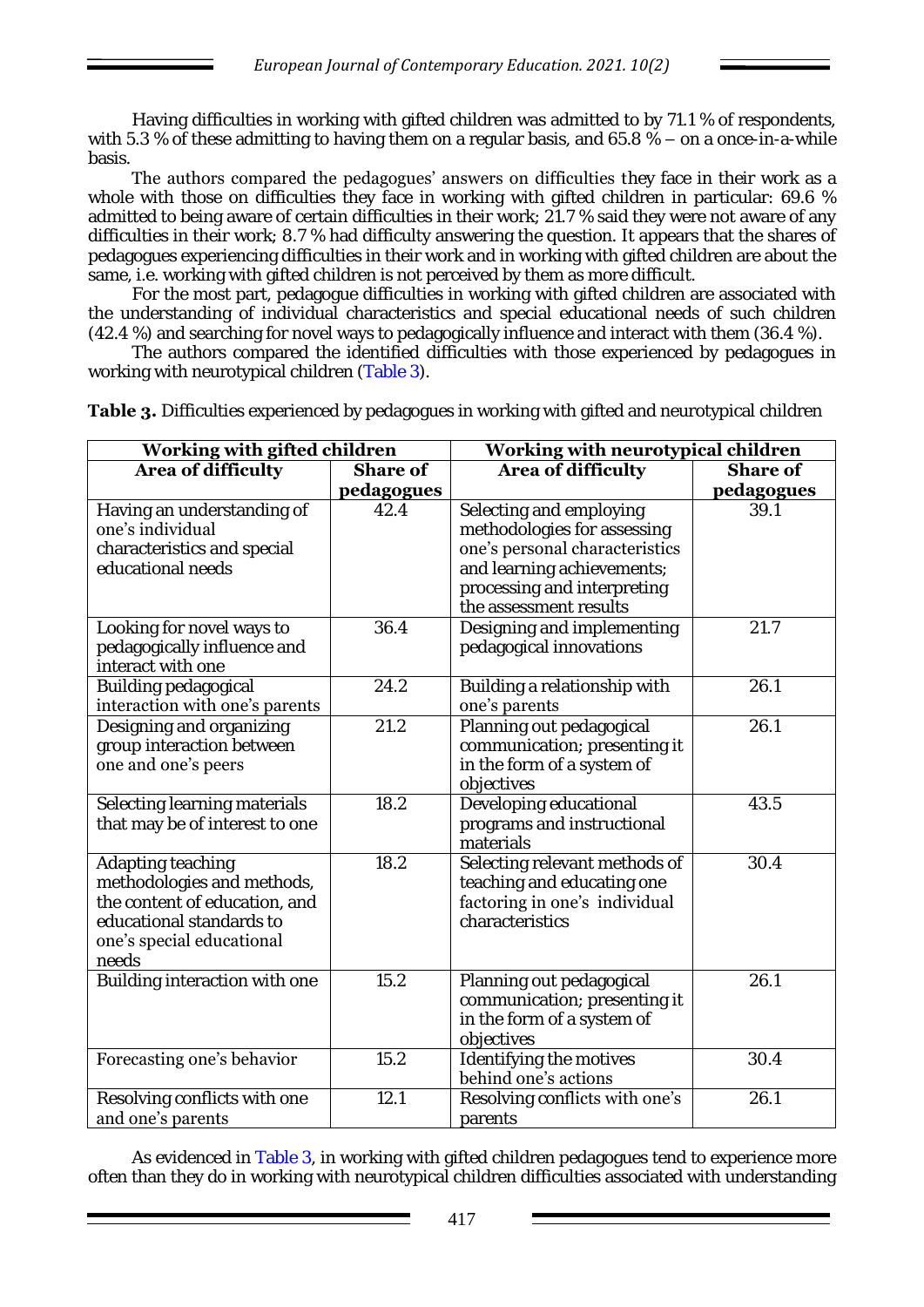the learner's individual characteristics and adapting to them the content and methods of teaching and education and less often difficulties associated with pedagogical communication with children and their parents.

Colleagues' experience was listed by 64.1 % of respondents as the main source of pedagogical information relating to working with gifted children, followed by reflection about one's own pedagogical work (38.5 %), ahead of reading scholarly and instructional literature and taking advanced training courses (46.2 % and 33.3 %, respectively).

The use of non-traditional approaches and methods in working with gifted children was reported by 35.9 % of pedagogues.

Invoking in working with gifted children analysis of one's own experience as a child was reported by 20.5 % of respondents, proprietary pedagogical ideas and systems and best practices from innovative pedagogues – 17.9 %, pedagogical conceptualization of works of literature and film about gifted children – 15.4 %, and folklore and folk pedagogy – 10.3 % (with 2.6 % using jokes).

With that said, just 15.4 % of respondents admitted to invoking in working with gifted children pedagogical conceptualization of films about gifted children; 70 % said that watching and conducting pedagogical analysis of such films can help the pedagogue in building interaction with gifted children; 22.5 % were undecided; just 7.5 % said they did not consider the option.

The above difference in answers suggests the need to develop in educational organizations the right conditions for pedagogues to use motion pictures as a source of pedagogical information relating to working with gifted children (e.g., establishment of criteria for selecting such films, creation of a film library, development of a methodology for scholarly-pedagogical analysis and discussion of such films, application of the acquired knowledge in practical activity, organization of a pedagogical cinema club, and organization of cinema-based training).

What, also, speaks in favor of creating such conditions is the pedagogues' answers to the question about whether scholarly knowledge acquired from formalized sources (e.g., supplementary education, advanced training, and scholarly-pedagogical texts) suffices in working with gifted children: 82.9 % said this kind of knowledge is not enough; 17.1 % said scholarly knowledge does suffice for resolving difficulties and issues in working with gifted children.

A special focus in the questionnaire was on investigating pedagogues' use of motion pictures to resolve difficulties in working with gifted children, for, while their potential for that is quite high, it has yet to be explored in depth.

The authors identified the films about gifted children watched by the respondents. The most popular of them is 'Scarecrow' (Russia, 1983), watched by 76.9 % of respondents, followed by a large margin by 'Schedule for the Day After Tomorrow' (Russia, 1978) and the animated film 'The Little Prince' (France and Italy, 2015), watched by 35.9% of respondents each. Placed third was 'Certificate of Maturity' (Russia, 1954) – 28.2 %, and fourth – 'When I Will Become a Giant' (Russia, 1978) – 25.6%. In fifth place was 'Indigo' (Russia, 2008), watched by 17.9 % of respondents, and placed sixth was 'Corrections Class' (Russia, 2014) – 12.8 %. As can be seen, the most popular movies watched by pedagogues are domestic films made in the 1950-80s.

Below are some of the noteworthy foreign films focused on topical issues in working with gifted children that could be used to resolve typical difficulties but are not known to the majority of pedagogues:

– 'Searching for Bobby Fischer' (USA, 1998) – 10.3 %

– 'The Jester' (Russia, 1988), 'Gifted' (USA, 2017), 'Little Stars on Earth' (India, 2007), and 'The Young and Prodigious T.S. Spivet' (France and Canada, 2013) – 7.7 %;

– 'Billy Elliot' (UK, 2000) and 'Little Man Tate' (USA, 1991) –  $5.1\%$ ;

– 'Vitus' (Switzerland, 2006) and 'The Act' (France, 2006) – 2.6 %.

Table 4 provides the comparative data on the share of pedagogues familiar with films about gifted children and the share of pedagogues aware of the potential of such films for helping resolve difficulties in working with gifted children. The significance of differences was assessed using the one-proportion Z-test statistical method. For the most part, the differences were not significant. Significant differences were found on three films: 'Scarecrow' (Russia, 1983), 'The Little Prince' (France and Italy, 2015), and 'When I Will Become a Giant' (Russia, 1978). It may be that it is in these specific films that one has had particular difficulty discovering the meanings, images, and information that could be of use in working with gifted children and resolving issues in the process.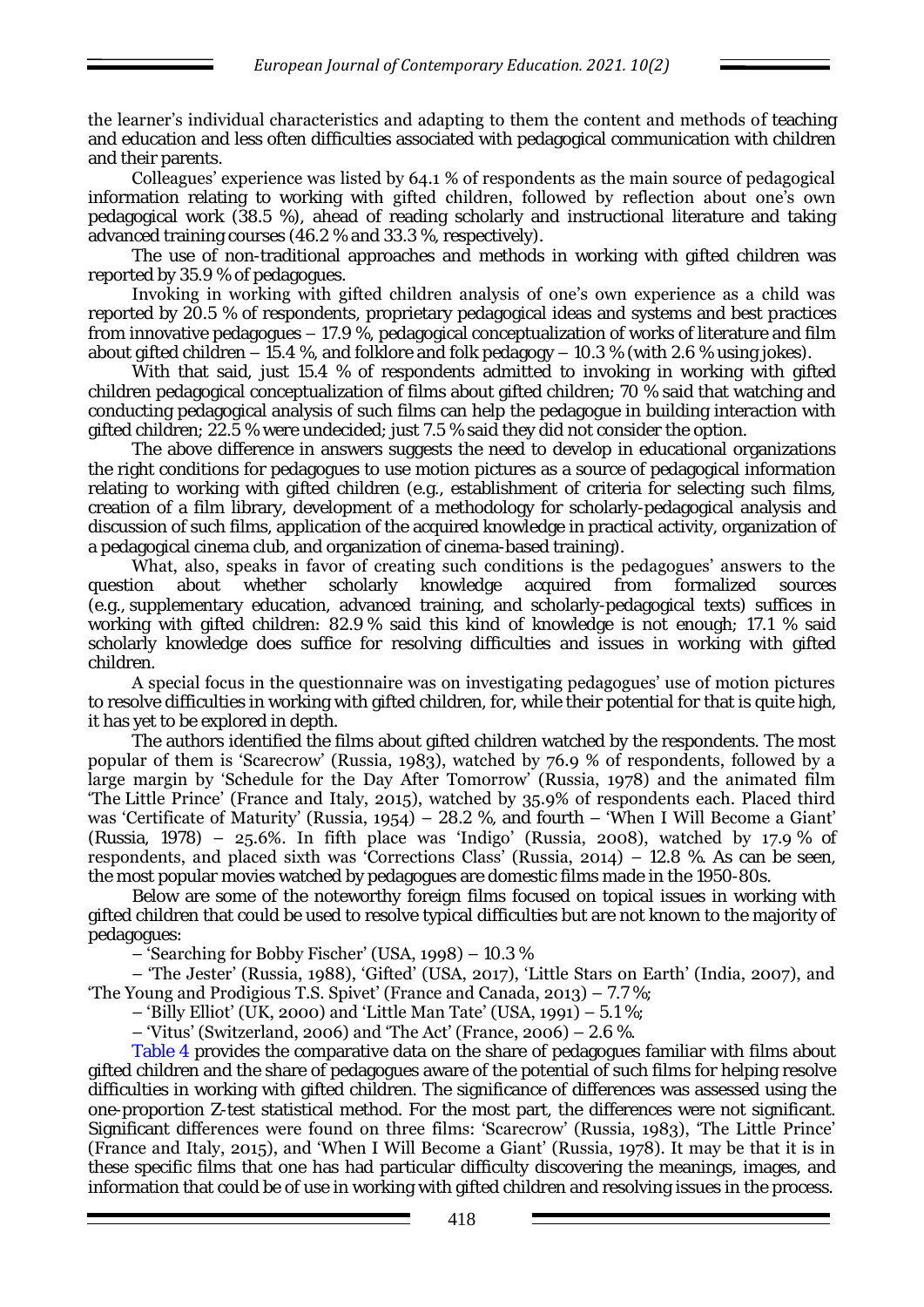**Table 4.** Pedagogues' assessments of the potential of motion pictures for helping overcome difficulties in working with gifted children

| Film's title                                                              | <b>Share of</b><br>pedagogues<br>familiar<br>with the<br>film, % | <b>Share of</b><br>pedagogues<br>who believe<br>that the<br>pedagogical<br>conceptualizati<br>on of the film<br>can help resolve<br>difficulties in<br>working with<br>gifted children,<br>% | $Z^-$<br>value | $p-$<br>value | <b>Significance</b><br>of<br>differences<br>at desired<br>significance<br>$level = 0.05$ |
|---------------------------------------------------------------------------|------------------------------------------------------------------|----------------------------------------------------------------------------------------------------------------------------------------------------------------------------------------------|----------------|---------------|------------------------------------------------------------------------------------------|
| 'Scarecrow' (Russia,<br>1983)                                             | 76.9                                                             | 52.9                                                                                                                                                                                         | 3.9            | 0.0001        | significant                                                                              |
| 'Schedule for the Day<br>After Tomorrow'<br>(Russia, 1978)                | 35.9                                                             | 23.5                                                                                                                                                                                         | 1.8            | 0.0796        | not significant                                                                          |
| 'The Little Prince'<br>(France and Italy,<br>2015)                        | 35.9                                                             | 20.6                                                                                                                                                                                         | 2.2            | 0.0305        | significant                                                                              |
| 'Certificate of<br>Maturity' (Russia,<br>1954)                            | 28.2                                                             | 23.5                                                                                                                                                                                         | 0.7            | 0.4787        | not significant                                                                          |
| 'When I Will Become<br>a Giant' (Russia,<br>1978)                         | 25.6                                                             | 8.8                                                                                                                                                                                          | 2.6            | 0.009         | significant                                                                              |
| 'Indigo' (Russia,<br>2008)                                                | 17.9                                                             | 11.8                                                                                                                                                                                         | 1.1            | 0.2805        | not significant                                                                          |
| 'Corrections Class'<br>(Russia, 2014)                                     | 12.8                                                             | 11.8                                                                                                                                                                                         | 0.2            | 0.8391        | not significant                                                                          |
| 'Searching for Bobby<br>Fischer' (USA, 1998)                              | 10.3                                                             | 5.9                                                                                                                                                                                          | $\overline{1}$ | 0.3262        | insubstantial                                                                            |
| 'The Jester' (Russia,<br>1988)                                            | 7.7                                                              | 5.9                                                                                                                                                                                          | 0.5            | 0.647         | not significant                                                                          |
| 'Gifted' (USA, 2017)                                                      | 7.7                                                              | 7.7                                                                                                                                                                                          | $\bigcirc$     | 1             | insubstantial                                                                            |
| 'Little Stars on Earth'<br>(India, 2007)                                  | 7.7                                                              | 7.7                                                                                                                                                                                          | $\bigcirc$     | 1             | insubstantial                                                                            |
| 'The Young and<br>Prodigious T.S.<br>Spivet' (France and<br>Canada, 2013) | 7.7                                                              | 7.7                                                                                                                                                                                          | $\overline{O}$ | 1             | insubstantial                                                                            |
| 'Billy Elliot' (UK,<br>2000)                                              | 5.1                                                              | $\overline{O}$                                                                                                                                                                               | 1.6            | 0.1159        | not significant                                                                          |
| 'Little Man Tate'<br>(USA, 1991)                                          | 5.1                                                              | 2.9                                                                                                                                                                                          | 0.7            | 0.4976        | not significant                                                                          |
| 'The Act' (USA, 2019)                                                     | 2.6                                                              | $\bigcirc$                                                                                                                                                                                   | 1.1            | 0.2678        | insubstantial                                                                            |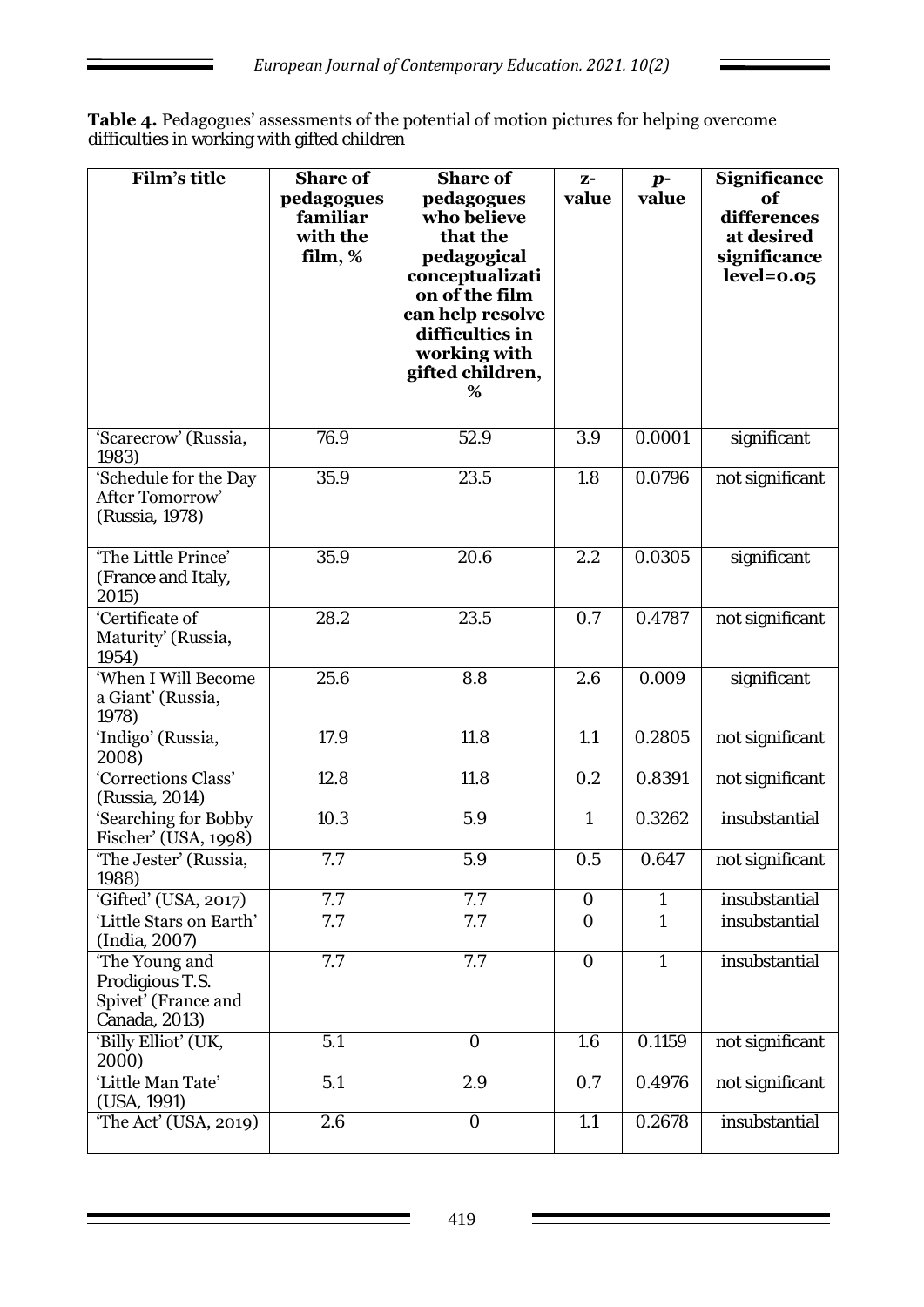Additionally, the respondents listed the following as films that could help in resolving difficulties in working with gifted children: 'Ballad of a Soldier', 'Hot Snow', and 'Son of the Regiment' (2.9 % each). None of the respondents mentioned any other movie watched about gifted children or capable of helping in resolving difficulties in working with them. Note that 2.9 % of respondents said they would prefer works of literature over motion pictures as a resource to draw inspiration from for the purpose.

The objectives for working with gifted children which, in the view of the pedagogues, could be resolved via pedagogical conceptualization of motion pictures and works of literature received the following distribution:

– understanding the individual characteristics and special educational needs of gifted children  $-61.5$  %;

– forecasting the behavior of gifted children  $-33.3\%$ ;

– establishing the axiological and target foundations of pedagogical work with gifted children – 30.8 %;

– searching for novel ways to pedagogically influence and interact with gifted children – 30.8 %;

 $-$  designing and implementing pedagogical interaction with gifted children  $-$  25.6 %;

– designing and organizing group interaction between gifted children and their peers – 23.1 %;

– designing and implementing interaction with gifted children's parents – 23.1 %;

– adapting teaching methodologies and methods, the content of education, and educational standards to gifted children's special educational needs – 17.9 %;

 $-$  selecting learning materials that may be of interest to gifted children  $-$  15.4 %;

– resolving conflicts with gifted children and their parents – 15.4 %.

To gain a deeper insight into pedagogues' perception of motion pictures as a source of pedagogical information, the participating beginner primary school teachers were asked to write an essay containing a pedagogical analysis of a motion picture about school. The following movies were selected for analysis by the beginner teachers: 'Freedom Writers', 'Detachment', 'Practical Joke', 'Little Stars on Earth', 'Front of the Class', 'Pay It Forward', 'The Teacher', 'The Wave', and 'Night School'.

The overwhelming majority of respondents analyzed the movies out of conjunction with their own pedagogical activity and professional issues and difficulties. They gave characterizations to the characters and identified the various issues regarding schooling and education brought up in the movies, but they did not link them with their own activity and difficulties. Let us take, for instance, the film 'Freedom Writers': "For the sake of her students' freedom, the teacher, Ms. Gruwell, sacrifices her own freedom. She sublimates all of her energy, faith, and love into her class" (Narine D.). Here is a pedagogue statement on the film 'Detachment': 'The film brings up a number of topical issues in present-day education: children being neglected pedagogically, teachers experiencing emotional burn-outs, child aggression, and insufficient parental participation" (Anastasiya A.). Here is one on 'Front of the Class': "In this film, we can see how considerate a teacher can be toward each and every little student of theirs. Brad mingles and jokes with the kids, but at the same time he also manages to maintain discipline among them, and, in return, the children show him respect and strive to learn" (Alena K.).

Only 18 % of the teachers (two of the 11 participants) perceived a linkage between a film's plot and their own activity. Let us take, for instance, the film 'Little Stars on Earth': "Nikumbh finds a way to work with Ishaan, teaches him to read and write, and helps him regain confidence in himself, which results in Ishaan changing. I feel that my pedagogical mission is to try to find in every child a special talent, which is like a seed that must be nourished, protected, and cultivated. I know that my students are talented, each in their own way. I must help each of them tap into their potential and harness all of it" (Anastasiya I.). Here is a pedagogue statement on the film 'The Teacher': "I first watched this movie as a sophomore. Back then, I found the depiction of what Alla Nikolayevna was emotionally going through too "movie-like". However, now I realize that was a magnification of present-day realities. These days, teachers get "run ragged" at work so much that there's little time to recharge. They have an emotional burnout before they know it, and there's no escaping that. I've drawn the following conclusions for myself: always keep your distance from your work; all children are different, so each child requires an individual approach; it is important for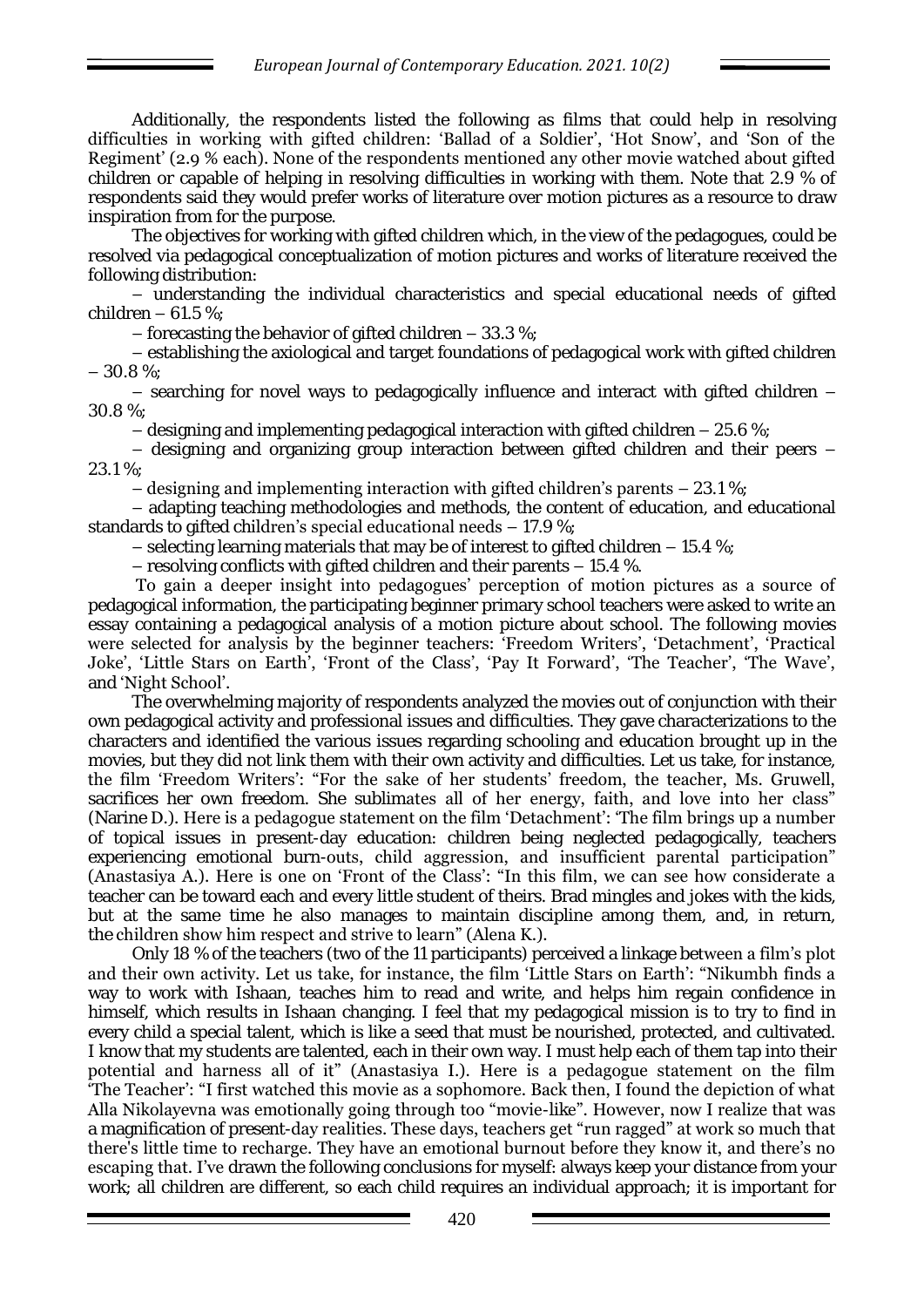me to know for the sake of what I became a teacher. I have mixed feelings about this movie. I would not employ those methods in my teaching. However, it made me pause and think about myself as a teacher. I'm learning to organize my work with students in a proper way, and learning from somebody else's mistakes could help. The film makes you understand that the life of a teacher is not always as ideal as you may want it to be" (Elena Ch.).

The findings suggest the need to provide pedagogues with assistance in selecting motion pictures to watch and establishing the link between a film's plot and the professional difficulties they have in working with gifted children.

## **5. Conclusion**

With reliance upon the research by O.A. Bystritsky (Bystritskii, 2007), the authors established the following criteria for selecting motion pictures that could help resolve difficulties in working with gifted children:

– high cultural level (i.e., the film's quality in terms of directing and the story, music, and footage);

– positive story;

– the movie's plot matching the pedagogue's difficulties and the pedagogical and psychological substance of their work with gifted children

– topical pedagogical idea;

– problematicity (the film must contain a problem question (e.g., 'What is a teacher better off doing in working with a gifted child: listen to their heart or try to keep their reputation?');

– humanistic orientation, promotion of spiritual-moral, values, adherence to the principles of humanistic pedagogy and psychology.

The use of motion pictures to resolve difficulties in working with gifted children may include the following stages and forms of work:

– selecting movies based on a set of criteria, matching them to pedagogues' difficulties, and building a film library. A film collection of this kind may be composed by a vice-principal for curriculum, an educational psychologist, or a head of the instructional teacher unit for use by a school's entire pedagogical staff or by each individual pedagogue for their own use, based on their own difficulties;

– pedagogues independently watching and analyzing films with the aim of resolving their own work difficulties. In watching a movie, one may need to pay special attention to the stereotypes of pedagogical interaction and acceptable and unacceptable styles of behavior enacted in the movie and identify and try to formulate the key pedagogical ideas and meanings the movie's creators wanted to put across to the audience;

– cinema therapy and cinema-based training organized by an educational psychologist;

– pedagogues getting individual consultations with an educational psychologist based on the material of a movie they watched;

– group discussions on watched films at instructional teacher unit meetings, at meetings of the school's cinema club (in both online and offline format), or on the school's page on a social network;

– capturing one's newly acquired experience, beliefs, and values in drawings, poems, collages, and stories and in one's own pedagogical activity and interaction with gifted children.

It must be kept in mind that one's perception and conceptualization of motion pictures may vary depending on whether one watches a movie for entertainment purposes or to get help with resolving difficulties in working with gifted children, and these differences may be associated with scholarly-pedagogical reflection and the discovery of scholarly-pedagogical meanings, values, and ideas (Table 5).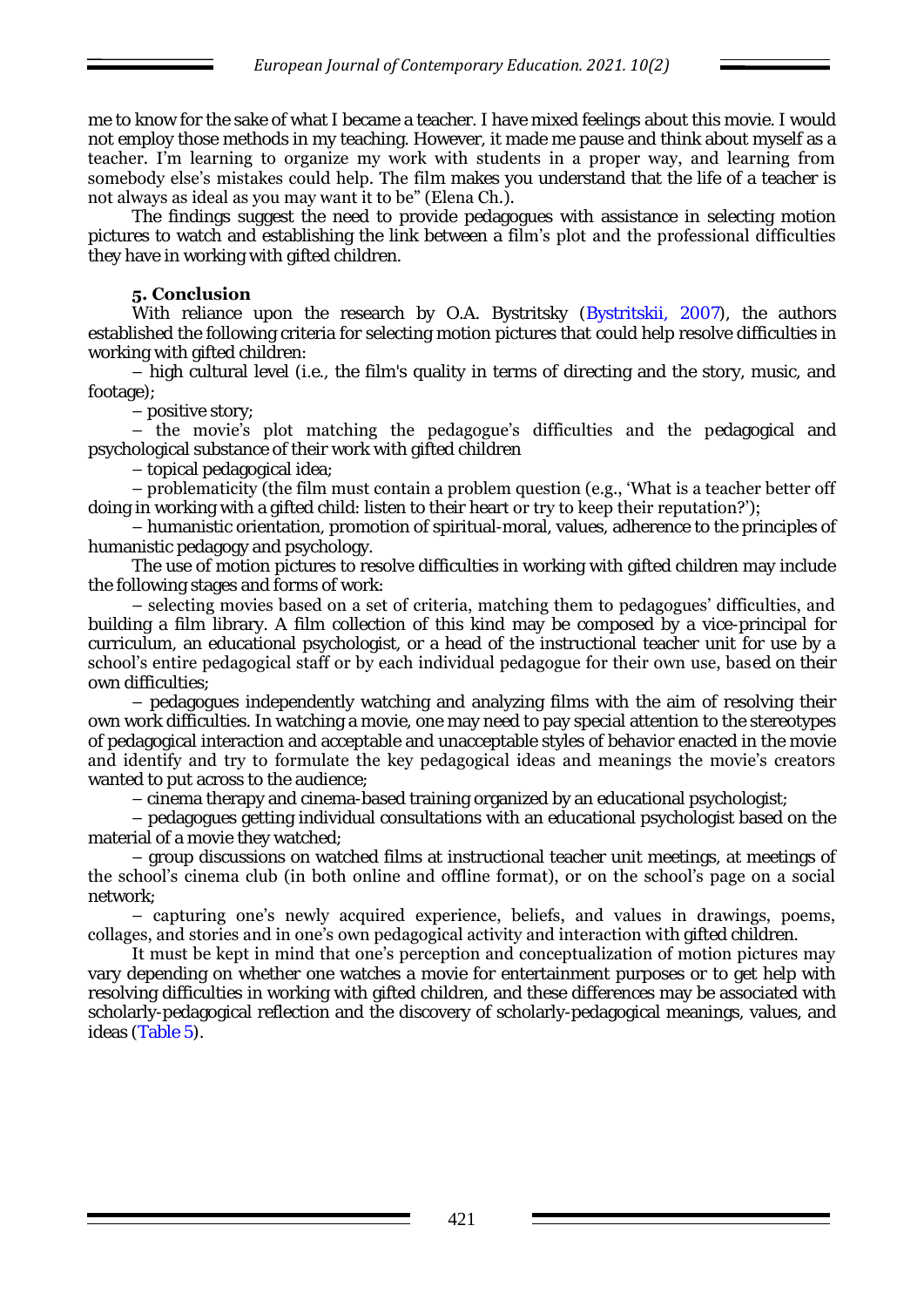**Table 5.** Differences between the pedagogue's immediate perception and scholarly conceptualization of a motion picture about school

| <b>Immediate perception</b>                                                             | <b>Scholarly conceptualization</b>                                                              |
|-----------------------------------------------------------------------------------------|-------------------------------------------------------------------------------------------------|
| Identify oneself with and compare one's<br>own thoughts, feelings, and beliefs to those | Differentiate between the way the situation is<br>understood by the movie's protagonist and the |
| of the protagonist                                                                      | way it is understood by oneself<br>Differentiate between oneself and the protagonist            |
|                                                                                         | and compare oneself with the protagonist, i.e. try                                              |
|                                                                                         | to establish the differences and similarities<br>between oneself and the protagonist            |
| Explain the actions of the protagonist based                                            | Evaluate the protagonist's actions from the                                                     |
| on one's own projections                                                                | standpoint of scholarly theories                                                                |
| Think of certain things in the movie as                                                 | Engage in pedagogical reflection about the                                                      |
| happening to oneself at the moment                                                      | movie's events                                                                                  |
| Single out and commit to memory what is                                                 | Mentally prepare yourself beforehand to discover                                                |
| the most significant to one at the moment                                               | in the movie issues, situations, and narratives that                                            |
|                                                                                         | are related to working with gifted children and                                                 |
|                                                                                         | overcoming difficulties in the process                                                          |

Table 6 displays a film collection that could be used by pedagogues to resolve some of the typical difficulties in working with gifted children.

**Table 6.** Film collection that can help resolve typical difficulties experienced by pedagogues in working with gifted children

| Difficulties experienced by<br>pedagogues in working<br>with gifted children (or<br>their causes) | Movies recommended for scholarly-pedagogical<br>analysis                                                              |
|---------------------------------------------------------------------------------------------------|-----------------------------------------------------------------------------------------------------------------------|
| Inadequate image of the gifted                                                                    | 'Schedule for the Day After Tomorrow' (Russia, 1978, directed                                                         |
| child                                                                                             | by Igor Dobrolyubov)                                                                                                  |
|                                                                                                   | 'Certificate of Maturity' (Russia, 1954, Tatyana Lukashevich)<br>'The Jester' (Russia, 1988, Andrei Eshpai)           |
|                                                                                                   | 'When I Will Become a Giant' (Russia, 1978, Inna Tumanyan)                                                            |
|                                                                                                   | 'Little Man Tate' (USA, 1991, Jodie Foster)                                                                           |
|                                                                                                   | 'The Young and Prodigious T.S. Spivet' (France and Canada,                                                            |
|                                                                                                   | 2013, Jean-Pierre Jeunet)                                                                                             |
|                                                                                                   | 'Indigo' (Russia, 2008, Roman Prygunov)                                                                               |
| Limited idea of the types of<br>giftedness                                                        | 'Forrest Gump' (USA, 1994, directed by Robert Zemeckis)<br>'Corrections Class' (Russia, 2014, Ivan Tverdovskiy) – the |
|                                                                                                   | image of Lena Chekhova                                                                                                |
| Inadequate idea of the values                                                                     | 'Gifted' (USA, 2017, Marc Webb)                                                                                       |
| and objectives associated with                                                                    | 'Certificate of Maturity' (Russia, 1954, Tatyana Lukashevich)                                                         |
| working with gifted children                                                                      | "The Jester" (Russia, 1988, Andrei Eshpai)                                                                            |
| Manipulating a gifted child;                                                                      | 'Vitus' (Switzerlanda, 2006, Fredi M. Murer)                                                                          |
| viewing a gifted child only as<br>someone who has advanced                                        | 'Searching for Bobby Fischer' (USA, 1993, Steven Zaillian)                                                            |
| capabilities; ignoring a gifted                                                                   | 'Little Man Tate' (USA, 1991, Jodie Foster)<br>'The Little Prince' (France and Italy, 2015, Mark Osborne)             |
| child's human needs                                                                               |                                                                                                                       |
| Being unable to understand                                                                        | 1) 'When I Will Become a Giant' (Russia, 1978, Inna                                                                   |
| major challenges facing gifted                                                                    | Tumanyan)                                                                                                             |
| children (particular categories                                                                   | 'Gifted' (USA, 2017, Marc Webb)                                                                                       |
| of such children):                                                                                | 'The Young and Prodigious T.S. Spivet' (France and Canada,                                                            |
| 1) a gifted child having                                                                          | 2013, Jean-Pierre Jeunet)                                                                                             |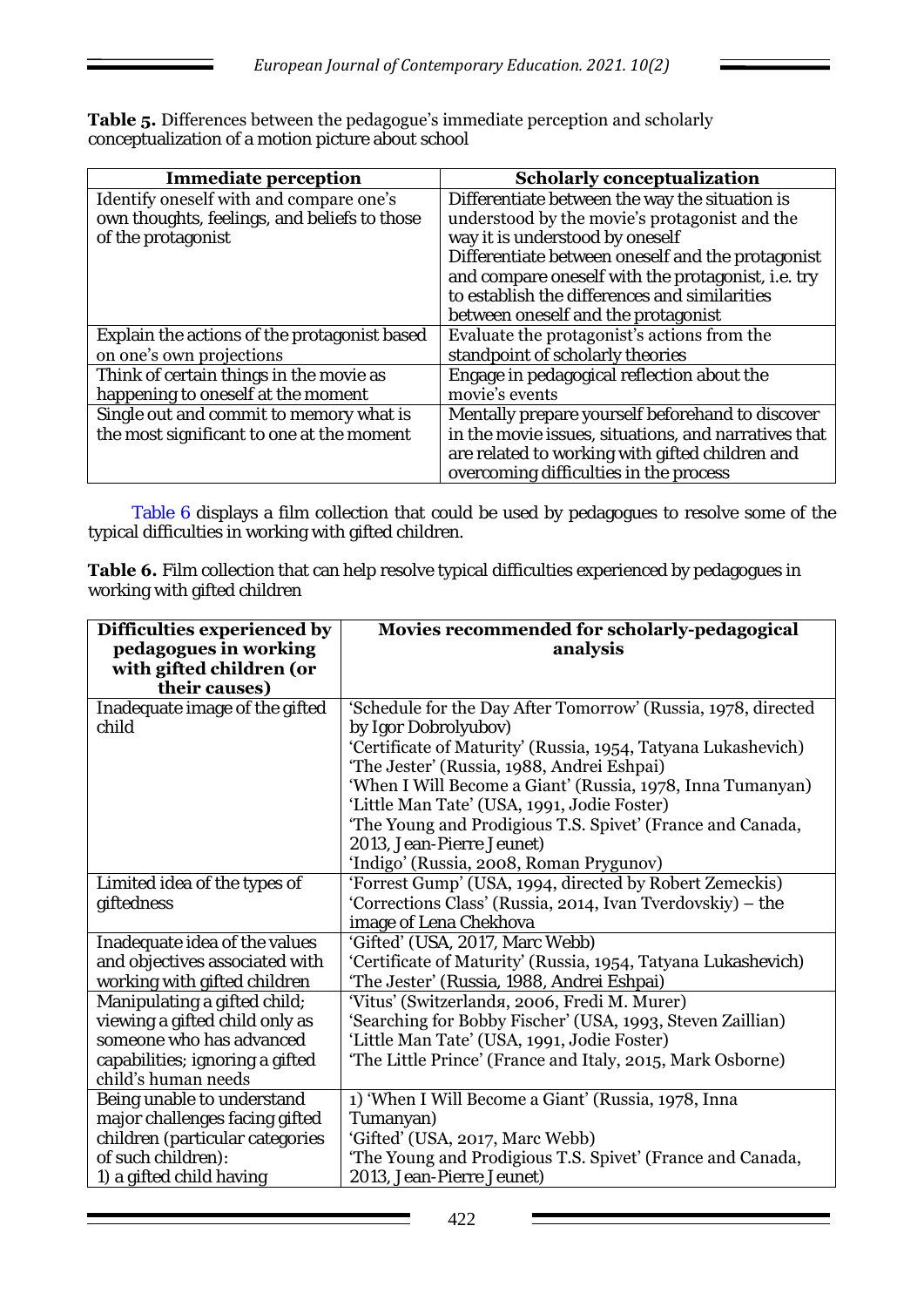| problems with building               | 2) artistic giftedness and dyslexia - 'Little Stars on Earth'   |
|--------------------------------------|-----------------------------------------------------------------|
| relationships with their peers,      | (India, 2007, Aamir Khan)                                       |
| teachers, and parents                | social giftedness and disability - 'Corrections Class' (Russia, |
| 2) challenges facing "dual-          | 2014, Ivan Tverdovskiy)                                         |
| exceptionality" children             | sporting giftedness and mental disorders - 'Pawn Sacrifice'     |
| 3) issues related to peers and       | (USA, 2014, Edward Zwick)                                       |
| pedagogues bullying, rejecting,      | sporting giftedness and drug addiction - 'The Queen's Gambit'   |
| and misunderstanding gifted          | (UK, 2020, Scott Frank)                                         |
| children                             | 3) 'Scarecrow' (Russia, 1983, Rolan Bykov)                      |
| 4) the pedagogue helping the         | 'Corrections Class' (Russia, 2014, Ivan Tverdovskiy)            |
| gifted child resolve their           | 4) 'Little Stars on Earth' (India, 2007, Aamir Khan)            |
| problems                             | "The Jester' (Russia, 1988, Andrei Eshpai)                      |
|                                      | 'Good Will Hunting' (USA, 1997, Gus Van Sant)                   |
|                                      | 'Akeelah and the Bee' (USA, 2006, Doug Atchison)                |
|                                      | 'The Chorus' (France, Germany, and Switzerland, 2004,           |
|                                      | Christophe Barratier)                                           |
| The pedagogue unable to make         | 'Little Stars on Earth' (India, 2007, Aamir Khan)               |
| a regular set of methods work        | The use of the 'Which character in the movie would look at my   |
| for a particular gifted child        | issues?' technique. When the pedagogue comes across a certain   |
|                                      | issue, they check to see whether the solutions suggested in the |
|                                      | movie fit their own situation                                   |
| Insufficient empathy                 | 'Billy Elliot' (UK, 2000, Stephen Daldry)                       |
| Insufficient positive thinking       | 'Billy Elliot' (UK, 2000, Stephen Daldry)                       |
| and pedagogical optimism in          | 'Little Stars on Earth' (India, 2007, Aamir Khan)               |
| working with gifted children         |                                                                 |
|                                      | 'Front of the Class' (UK, 2008, by Peter Werner)                |
|                                      | 'The Ron Clark Story' (USA, 2006, Randa Haines)                 |
|                                      | 'The Republic of ShKID' (Russia, 1966, Gennadi Poloka)          |
| The pedagogue lacking certain        | 'Schedule for the Day After Tomorrow' (Russia, 1978, Igor       |
| competencies and qualities           | Dobrolyubov)                                                    |
| needed for working                   | 'The Jester' (Russia, 1988, Andrei Eshpai)                      |
| productively with gifted<br>children |                                                                 |

# **6. Conclusion**

1. Working with gifted children requires the pedagogue to adapt scholarly-theoretical knowledge to the individual characteristics and special educational needs of such children. This, along with a number of other factors (e.g., the humanitarian vector of the development of pedagogical science and educational practice, the multidimensionality of pedagogical reality as a unity of theoretical, sensuous (empirical), and axiological (moral) aspects, the special nature of pedagogical activity, which involves pedagogues both consciously and unconsciously adding to the initial theoretical knowledge base as they apply theoretical knowledge, and pedagogues having productive pedagogical experience, with engaging in scholarly reflection about their teaching and exchanging knowledge and best practices with each other being what can facilitate the resolution of difficulties that may arise in working with gifted children), substantiates the need for pedagogues working with gifted children to invoke both traditional, i.e. scholarly (e.g., scholarly and instructional literature and advanced training courses), and non-traditional, i.e. extra-scholarly (e.g., personal experience and intuition, colleagues' experience and best practices from innovative pedagogues, folklore and folk pedagogy, works of literature and films about school and gifted children, spiritualmoral norms and values, and pedagogical mythology), forms of pedagogical information.

2. The main source of pedagogical information relating to working with gifted children for pedagogues is the experience of their colleagues (64.1 %), as well as engaging in reflection about their own pedagogical experience (38.5 %), ahead of reading scholarly and instructional literature and taking advanced training courses (46.2 % and 33.3 %, respectively).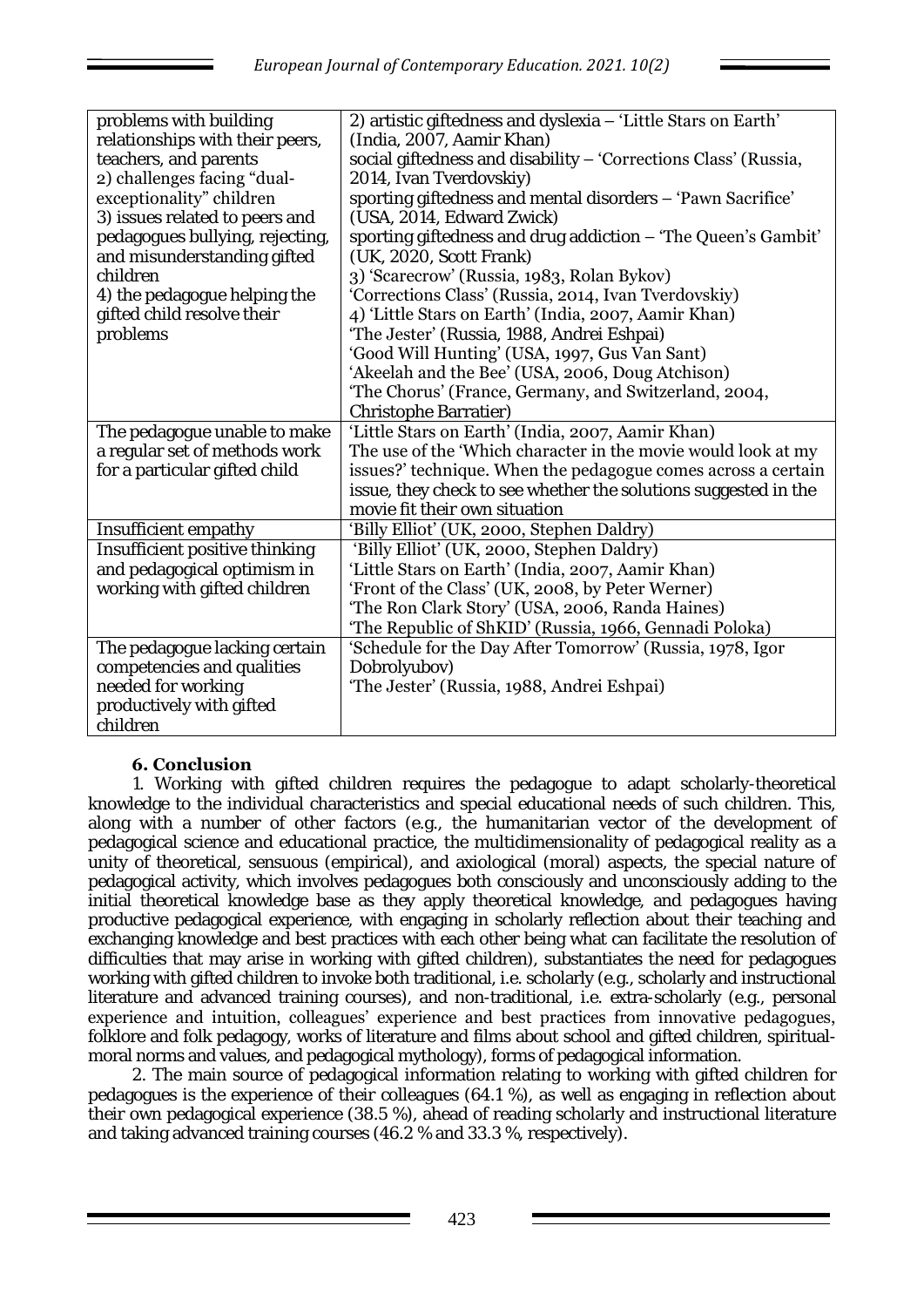3. A resource that has high potential for helping resolve difficulties faced by pedagogues in working with gifted children is motion pictures about school and gifted children. This potential lies in the possibility of resolving the following objectives:

– adjusting one's professional position and embracing the humanistic norms and values of working with gifted children;

– overcoming difficulties in understanding and conceptualizing psychological theories of giftedness and scholarly-pedagogical knowledge about working with gifted children;

– conceptualizing and applying practically in working with gifted children various scholarlypedagogical ideas that are difficult to understand;

– adapting scholarly-theoretical knowledge on pedagogy and psychology to the individual characteristics of and the specific conditions of teaching and educating gifted children;

– making moral assessments of one's pedagogical actions in respect of gifted children;

– resolving various psychological issues;

– engaging in reflection about one's pedagogical actions by way of comparison with the experience of the movies' protagonists;

– engaging in reflection about the subjective reasons behind difficulties experienced in working with gifted children;

– resolving contradictions in working with gifted children;

– trying to come up with novel ways to pedagogically influence and interact with gifted children and provide them with psychological-pedagogical support;

– developing a full picture of the pedagogical reality of working with gifted children, which will integrate the theoretical, sensuous (empirical), and moral aspects of one's understanding thereof.

4. While pedagogues are aware of the significant potential of motion pictures for helping resolve difficulties in working with gifted children, they have used it insufficiently – just 15.4 % of pedagogues invoke in working with gifted children pedagogical conceptualization of movies about gifted children. With that said, 70 % of pedagogues feel that watching and conducting pedagogical analysis of films about gifted children can be of help to the pedagogue in building interaction with the gifted child. This suggests the need to develop in educational organizations the right conditions for pedagogues to use motion pictures as a source of pedagogical information relating to working with gifted children (e.g., establishment of criteria for selecting such films, creation of a film library, development of a methodology for scholarly-pedagogical analysis and discussion of such films, application of the acquired knowledge in practical activity, organization of a pedagogical cinema club, and organization of cinema-based training).

5. Motion pictures for use in working with gifted children may be selected based on the following criteria: high cultural level; positive story; the movie's plot matching the pedagogue's difficulties and the pedagogical and psychological substance of their work with gifted children; topical pedagogical idea; problematicity; humanistic orientation. It will help to use both domestic and foreign films.

6. Pedagogues may use motion pictures for resolving difficulties in working with gifted children across the following areas: independent watching and analysis, individual work with a psychologist (psychotherapy and consultations), group discussions at instructional meetings and teachers' meetings, and cinema-based training as a form of enhancing one's qualification.

7. One's perception and conceptualization of motion pictures may vary depending on whether one watches a movie for entertainment purposes or to get help with resolving difficulties in working with gifted children, and these differences may be associated with scholarly-pedagogical reflection and the discovery of scholarly-pedagogical meanings, values, and ideas.

## **7. Acknowledgements**

The research reported in this paper was conducted with financial support from the Kuban Science Foundation as part of a research project (No. MFI-20.1/112).

## **References**

Akgül, 2021 – *Akgül, G.* (2021). Teachers' metaphors and views about gifted students and their education. *Gifted Education International*. 1.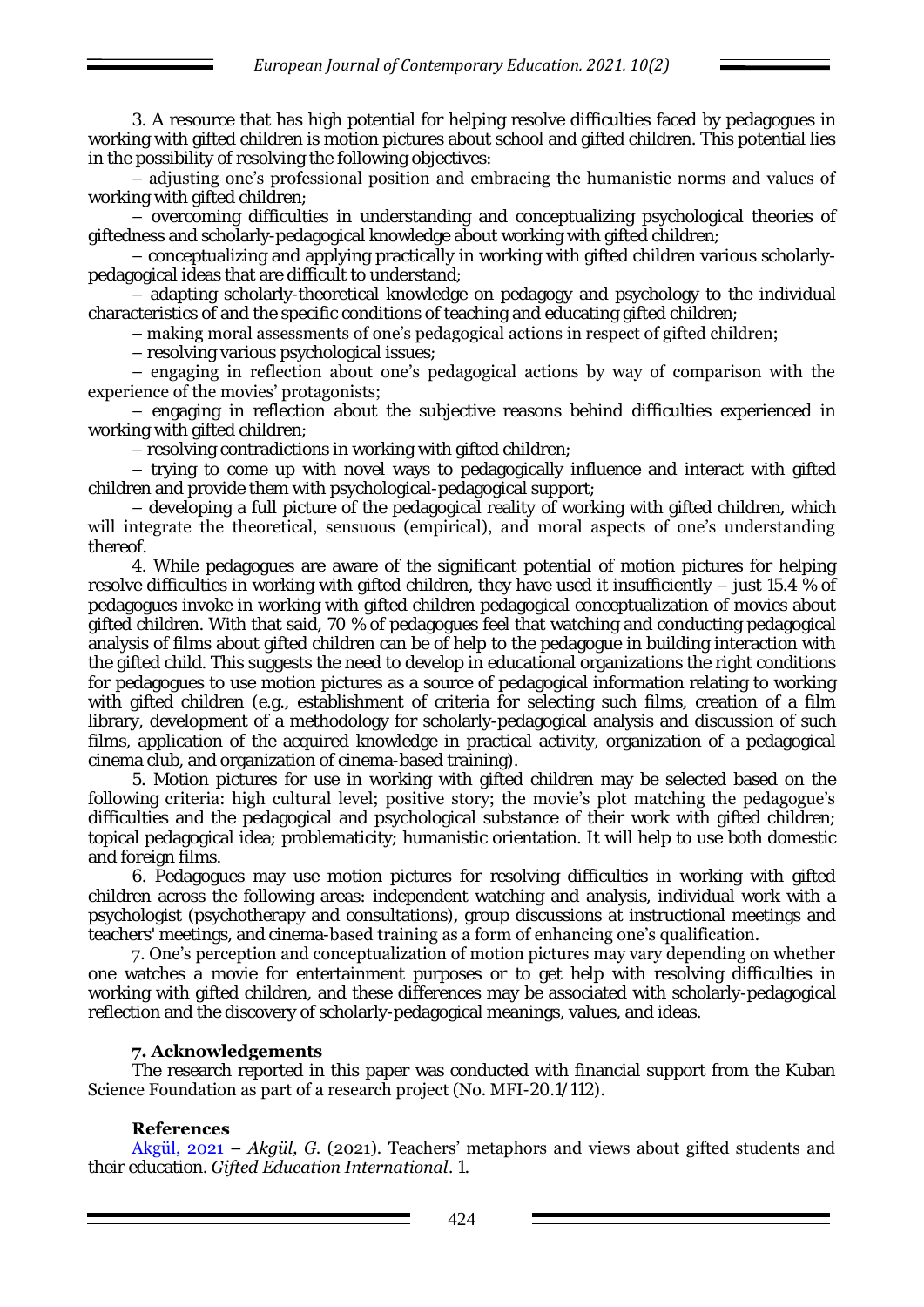Barrera-Algarín et al., 2021 – *Barrera-Algarín, E., Sarasola-Sánchez-Serrano, J.L., Fernández-Reyes, T., García-González, A.* (2021). Deficit in teachers and educators' training on intellectual giftedness: A handicap for elementary education in Andalusia. *Revista de Investigacion Educativa*. 39(1): 209-226.

Belukhin, 2006 – *Belukhin, D.A.* (2006). Uchitel', vozlyubi blizhnego tvoego, kak samogo sebya: pedagogicheskaya refleksiya sushchnosti i soderzhaniya ponyatii lyubvi i blizhnego v religii i pedagogike [Teacher, love your neighbor as yourself: Engaging in pedagogical reflection about the substance and content of the concepts of love and of the neighbor in religion and pedagogy]. Moskva: Izdatel'stvo Moskovskogo psikhologo-sotsial'nogo instituta, Voronezh: MODEK. [in Russian]

Berezin, 2003 – *Berezin, S.V*. (2003). Kinoterapiya. Prakticheskoe posobie dlya psikhologov i sotsial'nykh rabotnikov [Cinema therapy. A practical guide for psychologists and social workers]. Samara. [in Russian]

Betts, Knapp, 1981 – *Betts, G.T., Knapp, J.* (1981). The autonomous learner model: A secondary model. In Secondary programs for the gifted and talented. Los Angles: National State‐ Leadership Training Institute for the Gifted and Talented.

Bulut et al., 2020 – **Bulut, A.S., Yıldız, A., Baltacı, S.** (2020). A comparison of mathematics learning approaches of gifted and non-gifted students. *Turkish Journal of Computer and Mathematics Education*. 11(2): 461-491.

Bystritskii, 2007 – *Bystritskii, O.A.* (2007). Terapiya kinoiskusstvom. Metody povysheniya psikhologicheskoi kompetentsii pedagogov [Cinematic art therapy. Methods for enhancing the psychological competence of pedagogues]. *Shkol'nyi psikholog.* 3: 18-21. [in Russian]

Casino-García et al., 2021 – *Casino-García, A.M., Llopis-Bueno, M.J., Llinares-Insa, L.I.* (2021). Emotional intelligence profiles and self-esteem/self-concept: An analysis of relationships in gifted students. *International Journal of Environmental Research and Public Health*. 18(3): 1-23.

Dullaghan, 2012 – *Dullaghan, B.* (2012). Why Doesn't Every Gifted Child Succeed? *Parenting for High Potential*. 1 (3). [Electronic rsource]. URL: [http://www.nagc.org](http://www.nagc.org/)

Dzhafarova, Mikhailova, 2017 – Dzhafarova, G.D., Mikhailova, D.S. (2017). Ekspress-kurs «Kinostudiya v karmane» v obrazovatel'nom tsentre «Sirius» (g. Sochi) [The 'Film Studio in Your Pocket' crash-course, offered at the Sirius education center (Sochi)]. *Konferentsiya studentov, aspirantov i molodykh uchenykh, posvyashchennaya godu rossiiskogo kino.* Sankt-Peterburg: Sankt-Peterburgskii gosudarstvennyi universitet kino i televideniya. [in Russian]

Elfimova, 2011 – *Elfimova, M.M.* (2011). Teoretiko-metodicheskie osnovy mifokommunikatsionnogo treninga v rabote s uchitelyami. Chelovek v mire. Mir v cheloveke: aktual'nye problemy filosofii, sotsiologii, politologii i psikhologii [Theoretical-methodological foundations of teacher training based on myth-based communication. Man in the world. The world in man: relevant issues in philosophy, sociology, political science, and psychology]. Perm'. [in Russian]

Ertanova, Mikhailova, 2011 – *Ertanova, O.N., Mikhailova, N.N.* (2011). Fil'moteka kak resurs inklyuzivnogo obrazovaniya [The film library as a resource for inclusive education]. Inklyuzivnoe obrazovanie: metodologiya, praktika, tekhnologiya. Moskva: Izdatel'stvo Moskovskogo gosudarstvennogo psikhologo-pedagogicheskogo universiteta: 89-91. [in Russian]

Heyd-Metzuyanim, Hess-Green, 2020 – *Heyd-Metzuyanim, E., Hess-Green, R.* (2020). Valued Actions and Identities of Giftedness in a Mathematical Camp. *International Journal of Science and Mathematics Education*. 18(7): 1311-1331.

Kachalova, 1999 – *Kachalova, L.P.* (1999). Metod golograficheskogo podkhoda i protsess integratsii psikhologo-pedagogicheskikh znanii budushchego uchitelya [The holographic method and the process of integrating a future teacher's psychological-pedagogical knowledge]. *Integratsiya obrazovaniya.* 4: 27-30.

Kahveci, Atalay, 2015 – *Kahveci, N.G., Atalay, Ö.* (2015). Use of integrated curriculum model (ICM) in social studies: Gifted and talented students' conceptions. *Eurasian Journal of Educational Research*. 59: 91-112.

Kamysheva, 2003 – *Kamysheva, E.Yu.* (2003). Pedagogicheskaya publitsistika kak sredstvo vospitaniya interesa k uchitel'skomu trudu u studentov pedagogicheskogo vuza [Pedagogical publicistic writing as a means of fostering in teaching majors an interest in the teaching profession.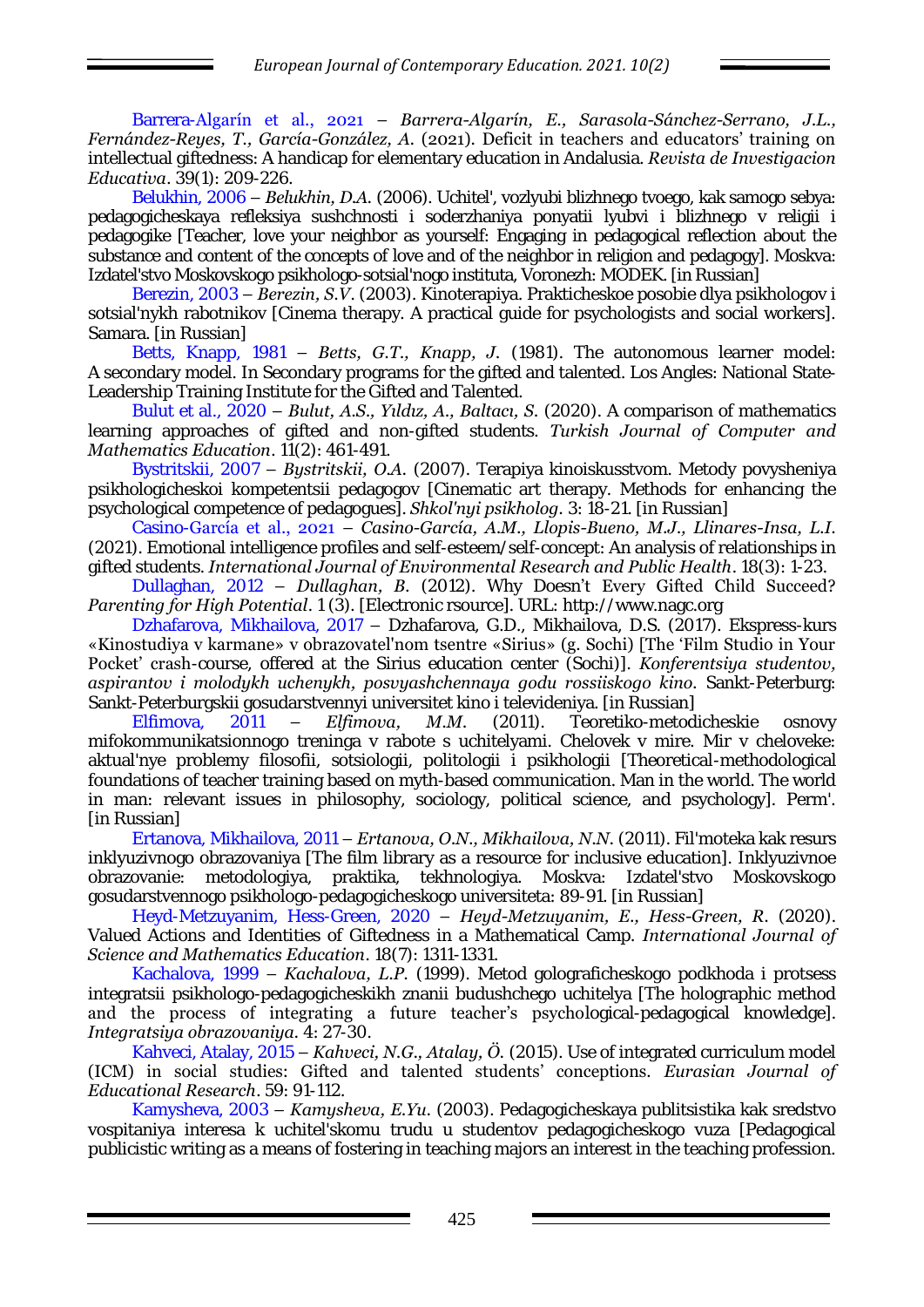Extended abstract of candidate's thesis]. Avtoreferat dissertatsii kandidata pedagogicheskikh nauk. Ekaterinburg. [in Russian]

Klimov, 2006 – *Klimov, E.A.* (2006). Psikhologicheskaya mysl' v narodnom soznanii dalekogo proshlogo [Psychological thought in the public consciousness of the distant past]. Moskva: Moskovskii psikhologo-sotsial'nyi institut. [in Russian]

Kon'kina, Shavrygina, 2017 – *Kon'kina, E.V., Shavrygina, O.S.* (2017). Ispol'zovanie uchebnogo fil'ma v podgotovke budushchego pedagoga na primere distsipliny «Vvedenie v pedagogicheskuyu professiyu» [The use of instructional films in the training of future pedagogues through the example of the discipline "Introduction to the pedagogical profession*"]. Problemy sovremennogo pedagogicheskogo obrazovaniya.* 10(55): 100-108. [in Russian]

Kuular et al, 2003 – *Kuular, D.O., Ragulina, M.I., Lapchik, M.P.* (2019). Future teachers' training in identification and development of IT giftedness at schools of the Republic of Tyva. *Journal of Siberian Federal University*. *Humanities and Social Sciences*. 12(9): 1659-1669.

Matheis et al., 2020 – *Matheis, S., Keller, L.K., Kronborg, L., Schmitt, M., Preckel, F*. (2020). Do stereotypes strike twice? Giftedness and gender stereotypes in pre-service teachers' beliefs about student characteristics in Australia. *Asia-Pacific Journal of Teacher Education*. 48(2): 213-232.

Menegetti, 2001 – *Menegetti, A.* (2001). Kino, teatr, bessoznatel'noe [Cinema, theater, and the unconscious]. Moskva: NNBF «Ontopsikhologiya». [in Russian]

Ovchenkova, 2006 – *Ovchenkova, O.Yu.* (2006). Khudozhestvenno-obraznoe poznanie pedagogicheskikh yavlenii kak sredstvo formirovaniya pedagogicheskoi pozitsii budushchego uchitelya [Artistic-figurative cognition of pedagogical phenomena as a means of shaping the pedagogical stance of a future teacher]. Dissertatsiya kandidata pedagogicheskikh nauk. Kirov. [in Russian]

Plotnikova, 2019 – *Plotnikova, E.A.* (2019). Ispol'zovanie tekhnologii videokeisov v mediavospitanii shkol'nikov [The use of videocases in schoolchild media-education]. *ZNAK.* 3(33): 42-48. [in Russian]

Pozdnyakova, 2006 – *Pozdnyakova, O.K.* (2006). Nravstvennoe soznanie uchitelya: eticheskii aspect [The moral consciousness of a teacher: the ethical aspect]. M.: Izdatel'stvo Moskovskogo psikhologo-sotsial'nogo instituta. 160 p. [in Russian]

Renzulli, Reis, 2012 – *Renzulli, J.S., Reis, S.M.* (2012). A virtual learning application of the schoolwide enrichment model and high-end learning theory. *Gifted Education International.* 28(1): 19.

Robotova, 1996 – *Robotova, A.S.* (1996). Khudozhestvenno-obraznoe poznanie pedagogicheskoi deistvitel'nosti sredstvami khudozhestvennoi literatury [Artistic-figurative cognition of pedagogical reality by means of works of literature]. Avtoreferat dissertatsii doktora pedagogicheskikh nauk. Sankt-Peterburg. [in Russian]

Shadrikov, 2019 – *Shadrikov, V.D.* (2019). Sposobnosti i odarennost' cheloveka: Monografiya [A person's abilities and giftedness: a monograph]. Moskva: Izdatel'stvo Instituta psikhologii RAN. [in Russian]

Sharp, Clemmer, 2015 – *Sharp, L.A., Clemmer, P.* (2015). The Neglected Readers: Differentiating Instruction for Academically Gifted and Talented Learners. *The Journal of Balanced Literacy Research and Instruction*. 3(1): 17-21.

Shurukhina, 2012 – *Shurukhina, T.N.* (2012). Mif kak osobaya forma dukhovnogo osvoeniya pedagogicheskoi real'nosti [Myth as a special form of spiritual apprehension of pedagogical reality]. *Vestnik nauki TGU.* 2(9): 336-338. [in Russian]

Smedsrud, 2020 – *Smedsrud, J.* (2020). Explaining the Variations of Definitions in Gifted Education. *Nordic Studies in Education*. 40(1): 79-97.

Sobkin, Markina, 2010 – *Sobkin, V.S., Markina, O.S.* (2010). Fil'm «Chuchelo» glazami sovremennykh shkol'nikov [The film 'Scarecrow' through the eyes of present-day schoolchildren]. Moskva: Institut sotsiologii obrazovaniya Rossiiskoi akademii obrazovaniya. [in Russian]

Sutyrina, 2006 – *Sutyrina, T.A.* (2006). Gumanisticheskie idei pedagogicheskoi publitsistiki: monografiya [Humanistic ideas in pedagogical publicistic writing: a monograph]. Ekaterinburg: Izdatel'stvo Ural'skogo gosudarstvennogo pedagogicheskogo universiteta. [in Russian]

Trus', 2011 – *Trus', A.A.* (2011). Kinotrening: tekhniki i metody videoobshcheniya [Cinemabased training: video-communication techniques and methods]. Sankt-Peterburg: Rech'. [in Russian]